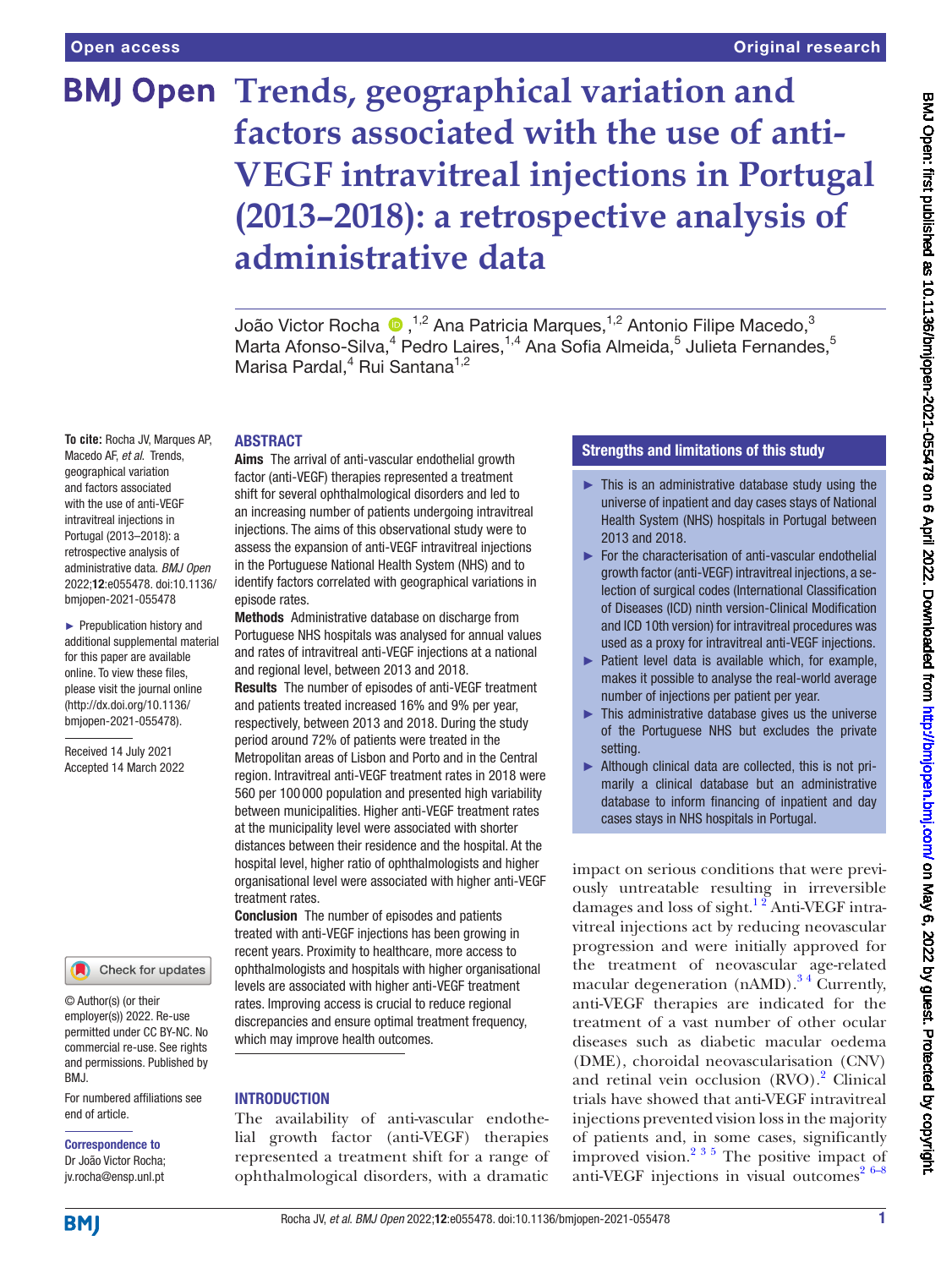combined with the lack of previous efficient treatments, led to rapid diffusion of anti-VEGF treatments in many countries.[4 6 9 10](#page-6-3)

The main barriers for treatment with anti-VEGF are the high costs of the drugs, the need for multiple treatments and the need for the treatments to be administered by specially trained personnel at hospitals.<sup>611</sup> Access is hindered in countries such as the  $USA^{11}$  and in many Asian countries, $6$  where the drugs are not reimbursed by the health systems. Even in countries for which anti-VEGF treatments are reimbursed by the health system, such as England, Norway and Portugal, studies report considerable geographical variation in treatment rates. $4^{10}$  12 The study in Norway showed that the geographical variations in episode rates are challenges to the policy goals regarding equitable access and care, calling for further investigation.[4](#page-6-3) The study in Portugal indicated that the number of hospital episodes related with anti-VEGF injections increased from 1815 in 2001 to 25106 in 2012, which is a mean annual increase of  $32\%$ .<sup>[10](#page-6-6)</sup>

In Portugal, ranibizumab has been reimbursed by the National Health System (NHS) since  $2008<sup>10</sup>$  and by 2018 bevacizumab and aflibercept were also reimbursed.<sup>13</sup> Despite the equity-oriented nature of the Portuguese health system and the low copayment values, a study covering the 2002–2012 period found unequal geographical distribution in treatment rates across the country.[10](#page-6-6) Patients from regions without ophthalmology departments and lower population density received fewer treatments than other regions. $10<sup>10</sup>$  More recent estimates on the diffusion of anti-VEGF intravitreal injections are needed to understand how this treatment has expanded with the existence of additional elective pharmaceuticals.

Understanding the trends in anti-VEGF treatments in terms of number of episodes and patients is of great importance for assessing health technologies. Assessing access to and impact of health technologies is paramount in investigating the number of episodes and patients treated. Periodic investigations about access to health technologies is vital to prevent health inequalities and to learn how to proceed if different technologies arise. The aim of this study was twofold: to analyse the expansion of anti-VEGF intravitreal injections in the Portuguese NHS between 2013 and 2018 and to identify factors associated with geographical variation in treatment rates.

#### MATERIALS AND METHODS

#### Data source and inclusion/exclusion criteria

This observational study used an administrative database on hospital discharges from public hospital institutions in mainland Portugal, which includes information about sex, age, municipality of residence, principal and secondary diagnosis and procedures, discharge hospital and a unique patients' identifier from all inpatient and day case episodes. Use of this database was authorised for research purposes by the Portuguese Health System Central Administration (ACSS). The database is

anonymised, guaranteeing the confidentiality of individuals, and it was therefore not necessary to obtain patients' consent or approval by an ethics committee for this study.

Episodes related to intravitreal injections with anti-VEGF between 2013 and 2018 were selected according to procedures records coded with International Classification of Diseases (ICD) ninth version-Clinical Modification (ICD-9CM) and ICD 10th version (ICD-10) for episodes registered from 2017. As in previous studies, ICD-9CM procedures codes 1474, 1475, 1479 and 149 and ICD-10 procedures codes 3E0C30M and 3E0C3GC were used as proxy to anti-VEGF treatments.<sup>10 12</sup> Note, however, that these codes might also capture intravitreal injections for other drugs such as injectable antibiotics or cortico-steroids.<sup>[10 12](#page-6-6)</sup>

Subsequently, the criteria for classification and exclusion of episodes were applied to assign a diagnosis for each episode. Episodes with missing data on sex, age, diagnosis and procedures and discharge hospitals were excluded. ICD-10 bilateral episodes were counted as two injections, while the number of patients was counted as one. The [online supplemental appendix 1](https://dx.doi.org/10.1136/bmjopen-2021-055478) contains details on the ICD codes used and the criteria to assign a diagnosis for each episode.

#### Data analysis

We examined the number of episodes and patients treated by year, by diagnosis and by region (according to patient's municipality of residence). The number of patients treated per year was estimated using the unique patients' identifier, regardless of whether they were already in treatment in the previous years or if they entered the database in that specific year. Then, using the patient as unit of observation, we computed the average number of injections per year for each diagnosis (nAMD, CNV, DME or RVO). Finally, we proceeded with the investigation of factors associated with geographical variations in anti-VEGF standardised treatment rates.

Statistical analysis was conducted to investigate factors associated with geographical variations in anti-VEGF standardised treatment rates. This ecological analysis was performed in two parts: the first had as unit of analysis the municipality of residence of the patient and in the second the unit of analysis was the hospital where the injection was performed. For analysis refinement, only patients aged 50 years or older were included in the analysis of associated factors, as the conditions for which anti-VEGF injections are indicated affects mostly people in this age category.[2 12](#page-6-2)

For the ecological analysis at the municipality level the rate of episodes related to intravitreal injections with anti-VEGF treatments per 100000 population was the dependent variable. The independent variables analysed were patients' characteristics (mean age, proportion by sex, mean distance to hospital in kilometres—according to patient's municipality of residence and municipality where the hospital is located), and municipalities' characteristics (purchasing power, number of ophthalmologists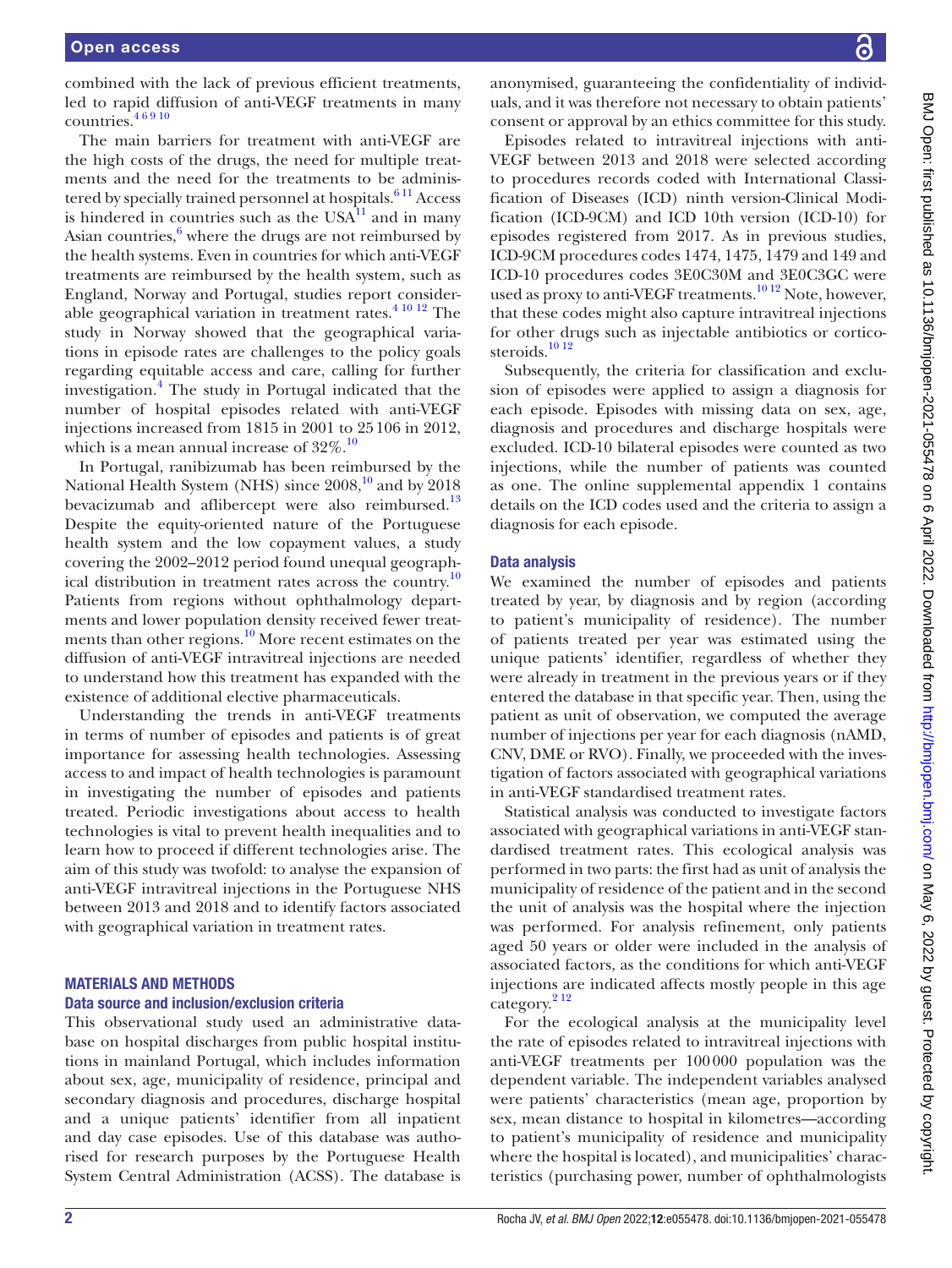

<span id="page-2-0"></span>Figure 1 Number of hospital episodes of anti-vascular endothelial growth factor treatments and patients treated per year, from 2013 to 2018. Portugal.

per 20000 persons and number of ophthalmology consultations per 1000 persons). The purchasing power variable is provided in relation to the national value, set equal to 100; and the purchasing power of the municipality can be a value above or below 100. The characteristics of the patients were retrieved from the hospital discharge database, and the characteristics of the municipality variables obtained from Statistics Portugal.[14](#page-6-8) The mean distance to the hospital was obtained through Google Maps, as these represent the distance to be travelled by patients. For the characteristics of patients, municipalities were separated into two categories for each year: 'Higher rates' category for the municipalities with episode rates higher than the median and 'Lower rates' category for the municipalities with episode rates lower than the median. The Mann-Whitney test was used to compare patients' characteristics according to these two categories. For the characteristics of the municipalities, associations were analysed according to Spearman's correlation analysis and multivariate linear regression models, with treatment rates as dependent variables and the independent variables (purchasing power, number of ophthalmologists per 20000 persons and number of ophthalmology consultations per 1000 persons) added following the stepwise method.

For the ecological analysis at the hospital level, the dependent variable was the episode rates, and the independent variables were the number of ophthalmologists

per 20000 persons in the hospital's catchment area and the organisational level of the hospital's ophthalmology departments (hospitals' ophthalmology units were divided into three groups, classified according to the general requirements established by the national network of hospital specialties and referral for ophthalmology,<sup>15</sup> as shown in the online supplemental appendix [2](https://dx.doi.org/10.1136/bmjopen-2021-055478)). As these independent variables were not available per year, the years 2013–2018 were collapsed into a single period of analysis. The association with ophthalmologist specialists was analysed using Spearman's correlation analysis. The Kruskal-Wallis test was used to compare the episode rate between the three groups of hospitals. Hospitals in group III have a wider range of healthcare activities, longer opening hours and greater equipment availability than hospitals in group II, and the same for group II in relation to group I hospitals. Data on number of ophthalmologists and more details on organisational level of hospitals by groups can be found in the report of the national network of hospital specialty and referral for ophthalmology[.15](#page-6-9)

A 5% significance level was adopted. Statistical analysis was performed using the IBM SPSS Statistics V.26.

#### Patient and public involvement

Patients or the public were not involved in the design, or conduct, or reporting, or dissemination plans of our research.

#### RESULTS

#### Evolution, characteristics and distribution of anti-VEGF treatments

There were 298429 episodes of anti-VEGF treatment between 2013 and 2018, and 65534 patients treated. As illustrated in [figure](#page-2-0) 1, the number of episodes increased from 30542 in 2013 to 64867 in 2018, which corresponds to a mean annual increase of 16%. The number of patients treated in 2013 was 12 951, growing to 19627 in 2018 (mean annual increase of 9%). In 2018, the anti-VEGF standardised treatment rate was 560 per 100000 persons.

The majority of patients (71%) were treated with intravitreal anti-VEGF in the Metropolitan area of Lisbon,

<span id="page-2-1"></span>Table 1 Proportion of patients treated with anti-vascular endothelial growth factor injections, between 2013 and 2018, per year, Portugal

| <b>Region</b>               | 2013   | 2014   | 2015   | 2016   | 2017   | 2018   | Total  | <b>Proportion</b><br>population 2018 |
|-----------------------------|--------|--------|--------|--------|--------|--------|--------|--------------------------------------|
| Alentejo                    | 6.32%  | 6.46%  | 6.74%  | 7.51%  | 6.88%  | 7.54%  | 7.53%  | 7.21%                                |
| Algarve                     | 2.03%  | 1.97%  | 1.99%  | 2.71%  | 3.33%  | 3.21%  | 2.58%  | 4.49%                                |
| Metropolitan area of Lisbon | 23.72% | 23.03% | 23.59% | 23.50% | 23.96% | 23.64% | 24.32% | 29.10%                               |
| Metropolitan area of Porto  | 24.70% | 25.34% | 24.41% | 22.68% | 27.30% | 26.81% | 23.44% | 17.61%                               |
| Central region              | 25.73% | 24.77% | 25.39% | 25.39% | 17.22% | 18.35% | 23.69% | 22.66%                               |
| Northern region             | 17.50% | 18.44% | 17.88% | 18.20% | 21.31% | 20.46% | 18.43% | 18.92%                               |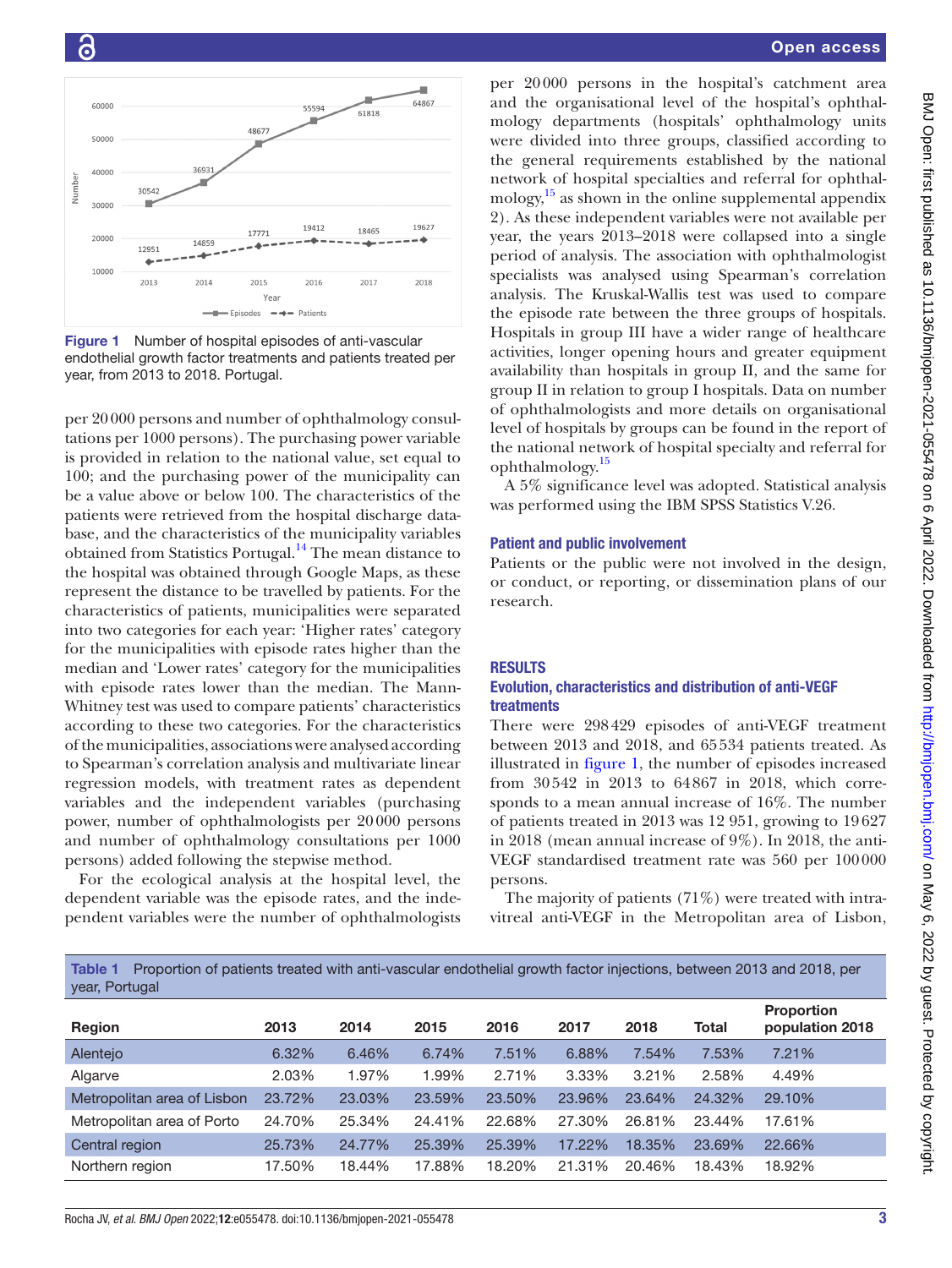| Table 2 Total episodes of anti-vascular endothelial growth |              |       |               |       |       |       |                 |       |       | n factor between 2013 and 2018, by diagnosis and year, Portugal |       |       |       |       |       |
|------------------------------------------------------------|--------------|-------|---------------|-------|-------|-------|-----------------|-------|-------|-----------------------------------------------------------------|-------|-------|-------|-------|-------|
|                                                            | <b>Total</b> |       |               | 2013  |       | 2014  |                 | 2015  |       | 2016                                                            |       | 2017  |       | 2018  |       |
| <b>Diagnosis</b>                                           | z            | వ్    | % cumulative  |       | వ్    | z     | న్              | z     | ℅     | z                                                               | వ్    | z     | ್ನೇ   | z     | వ్    |
| Neovascular age-<br>related macular<br>degeneration        | 100168       | 33.57 | 33.57         | 1575  | 37.90 | 13415 | 36.32           | 16357 | 33.60 | 16094                                                           | 28.95 | 20857 | 33.74 | 2187  | 33.72 |
| Diabetic macular<br>oedema                                 | 85997        | 28.82 | 62.38         | 6578  | 21.54 | 8044  | 21.78           | 13371 | 27.47 | 18181                                                           | 32.70 | 19769 | 31.98 | 20054 | 30.92 |
| Retinal vein occlusion 18716                               |              | 6.27  | 68.65         | 1451  | 4.75  | 2104  | 5.70            | 2841  | 5.84  | 3500                                                            | 6.30  | 3956  | 6.40  | 4864  | 7.50  |
| Unspecified macular<br>degeneration                        | 16042        | 5.38  | 74.03         | 1750  | 5.73  | 1862  | 5.04            | 2712  | 5.57  | 3979                                                            | 7.16  | 2724  | 4.41  | 3015  | 4.65  |
| Proliferative diabetic<br>retinopathy                      | 15737        | 5.27  | 79.30         | 1846  | 6.04  | 2297  | 6.22            | 2726  | 5.60  | 2144                                                            | 3.86  | 3250  | 5.26  | 3474  | 5.36  |
| neovascularisation<br>Choroidal                            | 13783        | 4.62  | 83.92         | 1698  | 5.56  | 2190  | 5.93            | 2619  | 5.38  | 3040                                                            | 5.47  | 2154  | 3.48  | 2082  | 3.21  |
| Retinal oedema                                             | 12581        | 4.22  | 88.14         | 1256  | 4.11  | 1890  | 5.12            | 1690  | 3.47  | 1677                                                            | 3.02  | 2575  | 4.17  | 3493  | 5.38  |
| Other diagnosis                                            | 35405        | 11.86 | $\frac{0}{2}$ | 4388  | 14.37 | 5129  | 13.89           | 6361  | 13.07 | 6979                                                            | 12.55 | 6533  | 10.57 | 6015  | 9.27  |
| <b>Total</b>                                               | 298429       | 100   |               | 30542 | 100   | 36931 | $\overline{00}$ | 48677 | 100   | 55594                                                           | 100   | 61818 | 100   | 64867 | 100   |

Central region and Metropolitan area of Porto [\(table](#page-2-1) 1). The Algarve had the lowest proportion of patients treated between 2013 and 2018 (2.6%). If we assume a homoge neous prevalence of these diseases across the country, the proportion of the population can be used as a proxy as those who would qualify for anti-VEGF therapy treatments in each area. There are substantial differences in the proportion of resident population and the proportion of patients treated with anti-VEGF injections in the Metropolitan area of Porto and Algarve region. [Online](https://dx.doi.org/10.1136/bmjopen-2021-055478)  [supplemental table S1](https://dx.doi.org/10.1136/bmjopen-2021-055478) shows the proportion of patients treated with anti-VEGF injections, from 2013 and 2018, per region and per diagnosis ([online supplemental](https://dx.doi.org/10.1136/bmjopen-2021-055478)  [appendix 3\)](https://dx.doi.org/10.1136/bmjopen-2021-055478).

As summarised in [table](#page-3-0) 2, the most common diagnosis was nAMD, followed by DME and RVO. These three diag noses accounted for 70% of episodes. nAMD was the most common condition in every year analysed, except 2016, when DME was the most common.

[Table](#page-4-0) 3 summarises the average increase in the number of injections per year per patient, by diagnosis. The highest number of injections per year per patient was for nAMD, which increased from 2.72 in 2013 to 3.37 in 2018. In contrast, CNV had the lowest values, reaching 2.01 injections per year per patient in 2018.

### Factors associated with geographical distribution of anti-VEGF injections

[Table](#page-5-0) 4 shows the comparison of characteristics of patients at the municipality level. In 2016, patients treated with anti-VEGF intravitreal injections who lived in municipal ities with episode rates higher than the median ('Higher rates' category) were older. In 2013, municipalities in the 'Higher' category had a significantly higher proportion of women. For the distance between municipality of resi dence and hospital, significant differences were found for all years, with the average distance being shorter for municipalities in the 'Higher' category.

In the bivariate correlation analysis of the rate of anti-VEGF treatments with the independent ecological variables, a positive correlation was found for: purchasing power in the years  $2016$  (p value  $0.001$ ) and  $2018$ (p value $<0.001$ ); rate of ophthalmologists in 2015 (p value=0.042) and 2016 (p value=0.016); ophthalmology consultations in all hospitals in 2013 (p value=0.047) and 2016 (p value=0.018), and consultations in public hospi tals in 2013 (p value=0.040) and in 2016 (p value=0.030) [\(online supplemental table S2](https://dx.doi.org/10.1136/bmjopen-2021-055478)).

<span id="page-3-0"></span>Stepwise linear regression models were generated for each year. Between 2013 and 2015 the variable ophthal mology consultations was included with a positive coeffi cient. For 2016–2018, the variable that remained in the model was purchasing power, with a positive coefficient. The models had low adjusted  $R^2$  (the highest was 0.043 in 2018) and the analysis of residues was inconclusive regarding the quality of the models. ([online supple](https://dx.doi.org/10.1136/bmjopen-2021-055478) [mental table S3](https://dx.doi.org/10.1136/bmjopen-2021-055478)).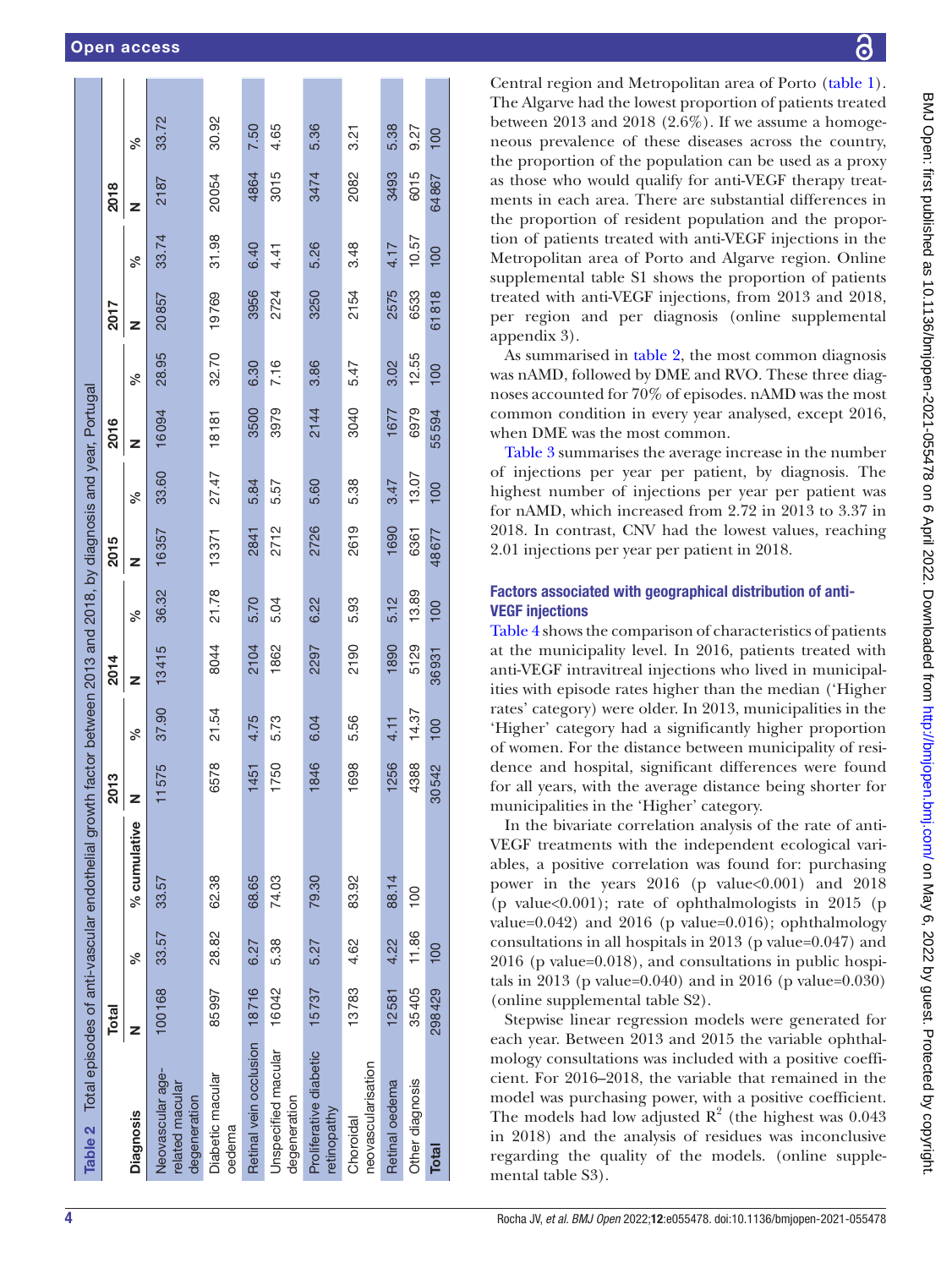<span id="page-4-0"></span>

| Average number of injections per year per patient, by diagnosis, 2013–2018, Portugal<br>Table 3 |      |      |      |      |      |      |
|-------------------------------------------------------------------------------------------------|------|------|------|------|------|------|
| <b>Diagnosis</b>                                                                                | 2013 | 2014 | 2015 | 2016 | 2017 | 2018 |
| Neovascular age-related macular degeneration                                                    | 2.72 | 2.77 | 2.96 | 2.72 | 3.4  | 3.37 |
| Diabetic macular oedema                                                                         | 2.33 | 2.32 | 2.64 | 2.88 | 2.77 | 2.80 |
| Choroidal neovascularisation                                                                    | 1.35 | 1.43 | 1.41 | 1.51 | 2.06 | 2.01 |
| Retinal vein occlusion                                                                          | 1.88 | 2.08 | 2.25 | 2.38 | 2.42 | 2.48 |

In the ecological analysis at the hospital level, the bivariate Spearman's correlation between the rate of anti-VEGF treatments between 2013 and 2018 and the ratio of ophthalmologists had a positive correlation (ρ=0359; n=40; p value=0.023). The Kruskal-Wallis test showed a statistically significant difference in episode rates with anti-VEGF according to the hospital's organisational level  $(H(2) = 7.054; p$  value=0.029). More specifically, the results indicate that hospitals in group III had a higher episode rate than hospitals in group II. These, in turn, had higher episode rates than group I hospitals.

#### **DISCUSSION**

The aim of this study was to analyse the expansion of anti-VEGF intravitreal treatments in the Portuguese NHS and to identify factors associated with geographical variations. Results indicate that access to treatment with anti-VEGF injection has been increasing in Portugal, and that they were first used to treat nAMD, followed by DME, CNV and RVO. An increase in the number of injections per patient per year was observed for all diagnoses. More than half of the episodes with anti-VEGF were recorded in the metropolitan areas of Lisbon and Porto.

Given the positive impact of anti-VEGF injections on health outcomes for many ocular neovascular diseases, the expansion in injections performed and patients treated seems justified. The evolution of anti-VEGF treatments found from 2013 to 2018 was consistent with values reported by Marques *et al*<sup>10</sup> from 2002 to 2012. The total number of injections per year in Portugal varied from less than 2000 to over 60000 in 16 years. As anti-VEGF injections are covered by the Portuguese NHS $^{10}$  13  $^{16}$  and are safe and highly effective,<sup>17</sup> there are reasons to expect that this upward tendency will continue to be observed in the coming years.

Neovascular AMD and DME diagnosis corresponded to 63% of episodes associated with anti-VEGF treatment between 2013 and 2018. An analysis of the literature revealed that AMD was the eye pathology most often addressed in scientific publications between 2013 and  $2018<sup>18</sup>$  and it was the most common condition for which anti-VEGF intravitreal injections were used in countries like England,<sup>12</sup> Norway<sup>[4](#page-6-3)</sup> and the USA.<sup>[19](#page-7-1)</sup>

The number of injections per year per patient for nAMD increased within the period analysed, reaching 3.37 injections per year in 2018. The on-label treatment guidelines for treatment of nAMD for both ranibizumab and aflibercept supported monthly injections in the first 3months followed by treat and extend regimen (flexible, according to the needs of the patient). $20\frac{21}{1}$  Therefore, in a first year of treatment, it would correspond to between 6 and 12 injections (due to loading dose), while in the second year and thereafter it would correspond to between 4 and 12 injections. Although there was no information on which drug was used to treat the patients analysed, the values of the on-label standards are greater than what was observed in this study. This low frequency of injections per year was also found in Portugal before 2013,<sup>[10](#page-6-6)</sup> England (2.7 in 2008)<sup>12</sup> and Norway (4.1 in 2015).<sup>4</sup> On the one hand, these results may indicate difficulties to access the treatment, leaving patients undertreated. $22-25$ On the other hand, some clinical studies indicate that variable frequency of anti-VEGF injections is also effective in the treatment of nAMD, and therefore this flexible regimen may have been increasingly adopted. $126$ 

The geographical variations in episode rates in Portugal observed between 2002 and 2012 were associated with the availability of anti-VEGF therapies and ophthalmology services, as well as population density.<sup>[10](#page-6-6)</sup> These results indicate that patients from distant cities or rural areas may have delayed access to treatments and were more likely to miss follow-up appointments.<sup>10</sup> The findings for the period from 2013 to 2018 corroborate this possibility, as the distance between municipality of residence and hospital was significantly different between municipalities with higher and lower episode rates. A systematic review of factors associated with non-adherence to anti-VEGF treatment has also identified greater distance to hospital as a potential contributing factor. $27$  Lower numbers of ophthalmologist and consultations were also associated with lower episode rates.

Similar results were found in Norway<sup>4</sup> and England.<sup>[12](#page-6-11)</sup> National rates of intravitreal injections in England had a 50-fold variation in age-standardised rates between regions.[12](#page-6-11) In Norway, the age adjusted number of episodes across counties varied from 19 to 55 per 1000 persons aged 50 years or older.<sup>4</sup> These studies demonstrated challenges associated with the arrival of this treatment that include frequent and long-term administration and high allocation of resources. Despite the effort to guarantee geographical equity of access afforded by the health systems in England, Norway and Portugal, the variations in anti-VEGF rates indicate that challenges remain.

Because anti-VEGF drugs are injected directly into the vitreous body, there are requirements for use of this treatment that can include specialised training and the setting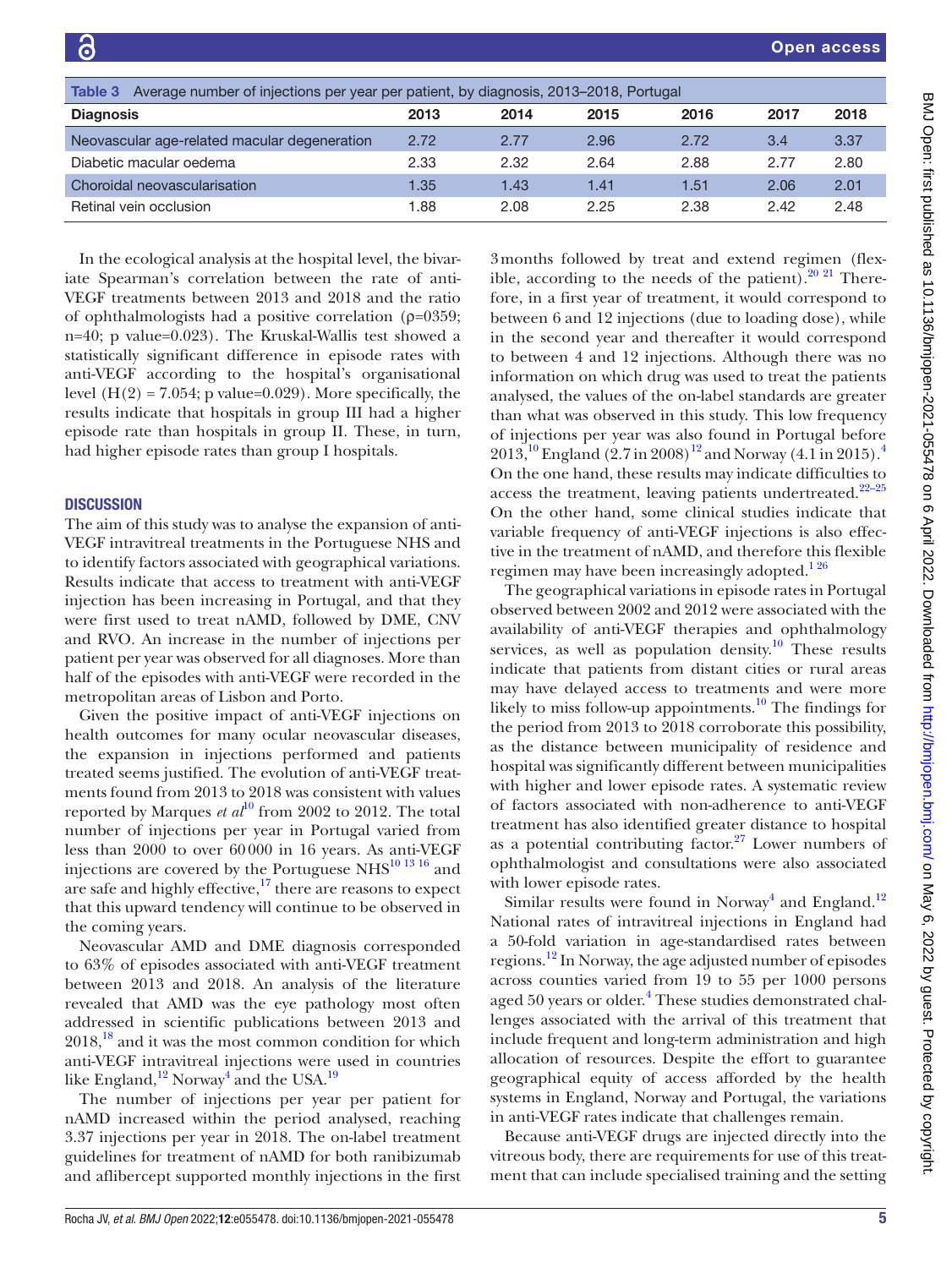|      |                                                                   |                            |       |          | Table 4 Mann-Whitney test for individual variables by municipality category |                     |       |         |                        |                     |       |          |
|------|-------------------------------------------------------------------|----------------------------|-------|----------|-----------------------------------------------------------------------------|---------------------|-------|---------|------------------------|---------------------|-------|----------|
|      | Age                                                               |                            |       |          | Sex (proportion of men)                                                     |                     |       |         | Distance in kilometres |                     |       |          |
|      | Mean (SD)                                                         |                            |       |          | <b>Aean (SD)</b>                                                            |                     |       |         | Mean (SD)              |                     |       |          |
| Year |                                                                   | Lower rates Higher rates U |       | Signif.* | Lower rates                                                                 | <b>Higher rates</b> |       | Signif. | Lower rates            | <b>Higher rates</b> |       | Signif.* |
|      | 2013 70.70 (4.64)                                                 | 71.43 (2.65)               | 8737  | 0.168    | 0.511(0.214)                                                                | 0.465(0.130)        | 8256* | 0.036   | 88.50 (50.25)          | 46.13 (30.58)       | 4187* | $-0.001$ |
| 2014 | 70.90 (4.50)                                                      | 71.02 (2.64)               | 9466  | 0.772    | 499 (0.198)                                                                 | 0.486 (0.121)       | 9025  | 0.343   | 84.11 (52.25)          | 46.08 (32.22)       | 4835* | 0.001    |
|      | 2015 70.62 (4.07)                                                 | 71.35 (2.92)               | 8553  | 0.098    | 1.519 (0.179)                                                               | 0.486 (0.110)       | 8484  | 0.079   | 81.04 (51.11)          | 42.62 (25.65)       | 4701* | $-0.001$ |
| 2016 | 70.58 (3.71)                                                      | 71.61 (2.62)               | 7656* | 0.004    | .500 (0.169)                                                                | 0.503 (0.099)       | 9218  | 0.576   | 73.52 (49.44)          | 40.99 (28.36)       | 5098* | 0.007    |
| 2017 | 72.30 (5.37)                                                      | 71.66 (2.71)               | 7826  | 0.135    | 480 (0.244)                                                                 | 0.511(0.127)        | 7989  | 0.218   | 69.69 (53.74)          | 41.89 (32.51)       | 6238* | 0.007    |
|      | 2018 72.26 (4.70)                                                 | 72.02 (2.56)               | 8553  | 0.449    | 1.523 (0.233)                                                               | 0.484 (0.107)       | 8246  | 0.216   | 82.88 (72.94)          | 66.42 (65.37)       | 7586* | 0.002    |
|      | "Significant difference by Mann-Whitney U-test between categories |                            |       |          | of municipalities (p<0.05)                                                  |                     |       |         |                        |                     |       |          |

up of a location dedicated to injection.<sup>28</sup> These requirements might be difficult to achieve in small hospitals due to financial or technical limitations[.10](#page-6-6) The results showed significant differences in anti-VEGF treatment rates between hospitals, according to the number of specialists and their organisational level.

The present study has found that despite the consid erable expansion of anti-VEGF treatments between 2013 and 2018 in Portugal, geographical variations still remain. Substantial treatment coverage discrepancies may be observed among regions, if we assume that prevalence does not change across the Portuguese territory and if we compare the percentages of residents, at the same age group, and the percentages of patients treated with an anti-VEGF in each region. In a previous study,  $10$  it was shown that people in the rural areas were receiving less treatments. It is possible to speculate that the needs for treatments are likely to be similar in urban and rural areas. Although the methodology chosen did not produce robust evidence to accurately identify the reasons behind these variations, there are strong indications that barriers previously discussed by Marques *et al*[10](#page-6-6) and also observed in England<sup>12</sup> and Norway<sup>[4](#page-6-3)</sup> are possibly a root cause, and in any event remain a challenge.

<span id="page-5-0"></span>Strengths of this study reside in the use of nationwide information and long period of analysis. The geographical and temporal analysis performed produced important results to monitor the diffusion of anti-VEGF treatments in Portugal, while raising awareness of persisting inequal ities. The statistical methods employed allowed the iden tification of factors that should be addressed to ensure the treatment of patients with ophthalmological needs. However, there are also limitations associated with its use that are important to mention. The procedures and ICD codes were used as a proxy to identify episodes with anti-VEGF and the associated diagnosis, since there are no further details about the intravitreal injection such as the drugs used in each episode. Thus, it is possible that in some cases anti-VEGF have not been administered, overestimating the findings reported herein. Addition ally, the administrative database used is not primarily a clinical database. Clinical data are collected to inform financing of inpatient and day cases stays in NHS hospi tals in Portugal, thus procedures carried out in the auton omous regions of Azores and Madeira are excluded. The database does not comprise episodes of intravitreal anti-VEGF injected at the private setting. There is also no available information for other relevant clinical data (eg, smoking behaviour, cardiovascular diseases and previous cardiovascular events, blood pressure, cholesterol and medication use). Future studies may collect more accurate information on episodes to ensure correspondence to anti-VEGF intravitreal injections and clinical charac teristics of patients. At the time of analysis, data for 2017 and 2018 were provisional, as two hospitals had underreported information.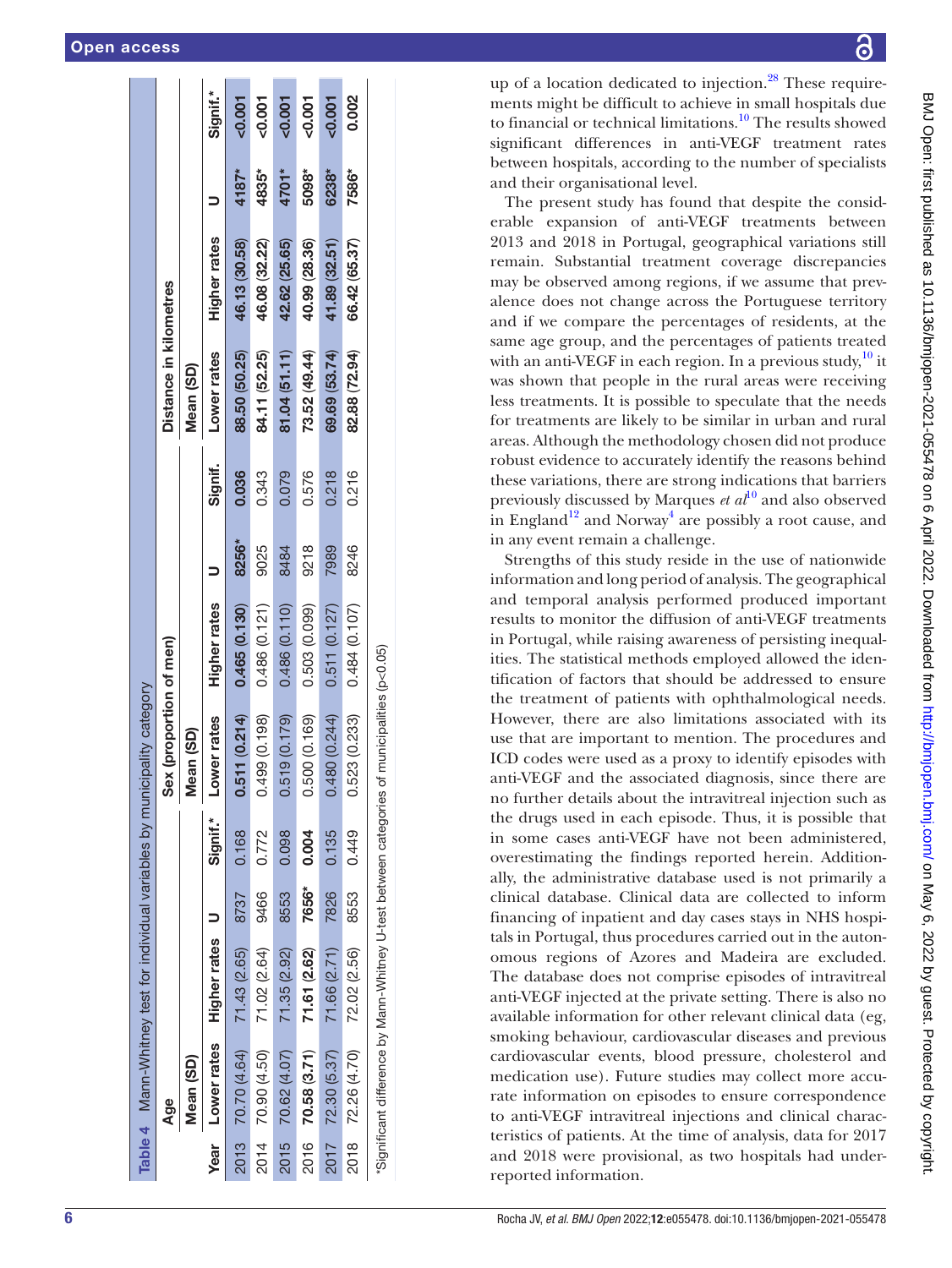### **CONCLUSION**

The development of anti-VEGF drugs has brought effective treatment for retinal diseases that can lead to severe visual impairment. This study shows that the number of episodes related to anti-VEGF treatment as well as the number of treated patients increased between 2013 and 2018. However, the distribution of treatment with anti-VEGF showed regional asymmetries. Factors such as proximity to healthcare, greater access to ophthalmologists and hospitals having ophthalmological departments with more human resources, more equipment and higher differentiation level were associated with higher rates of anti-VEGF treatment. Improving access to treatment is crucial to address the regional discrepancies found and to ensure that treatment follows patients' clinical needs and enhances better health outcomes. The increasing number of treatment episodes related to anti-VEGF, the low number of injections per patient per year and the regional discrepancies detected impose challenges to the NHS in terms of budget and access. Given the ageing of the population and the fact that more anti-VEGF drugs have been developed and approved, both demand and supply of these treatments are likely to increase.

#### Author affiliations

<sup>1</sup>National School of Public Health, NOVA University Lisbon, Lisboa, Portugal <sup>2</sup> Comprehensive Health Research Centre, National School of Public Health, NOVA University Lisbon, Lisboa, Portugal

3 Department of Medicine and Optometry, Linnaeus University, Kalmar, Sweden 4 HE&OR, Novartis Farma, Produtos Farmacêuticos SA, Porto Salvo, Portugal 5 Medical Affairs, Novartis Farma, Produtos Farmacêuticos SA, Porto Salvo, Portugal

#### Twitter Ana Patricia Marques [@V-9571-2017](https://twitter.com/V-9571-2017)

Acknowledgements We acknowledge the Central Administration of the Health System for providing the hospital morbidity database.

Contributors APM, MA-S, PL and RS conceived and designed the study. JVR and APM had full access to the data and conducted initial analysis. JVR, APM, MA-S, ASA and JF conducted the analysis and interpreted the results. AFM and PL advised on interpretation of the results. JVR and MP drafted the manuscript. AFM, ASA and JF participated in the discussions and provided the clinical feedback. MA-S and RS provided critical feedback to the manuscript. JVR acts as the guarantor. All the authors revised the manuscript for important intellectual content, contributed to the data interpretation and writing and critically reviewed the manuscript at all stages and approved the final copy.

Funding This analysis was funded by Novartis Farma, Produtos Farmacêuticos SA (no grant number).

Competing interests MA-S, PL, ASA, JF and MP are employees of Novartis Farma, Produtos Farmacêuticos SA, Porto Salvo, Portugal, the funder the study. Novartis is the manufacturer of brolucizumab and ranibizumab.

Patient and public involvement Patients and/or the public were not involved in the design, or conduct, or reporting, or dissemination plans of this research.

Patient consent for publication Not applicable.

Ethics approval Not applicable.

Provenance and peer review Not commissioned; externally peer reviewed.

Data availability statement Data are available upon reasonable request. The data of hospitalisations are the property of Central Administration of the Health System (Administração Central do Sistema de Saúde (ACSS), I.P.). However the data are available from the authors upon request and with permission of the ACSS. The data of hospitalisations are not publicly available, however the authors confirm that interested researchers can ask for access to these data by contacting ACSS directly at the following: Parque da Saúde da Lisboa, Edifício 16, Avenida do Brasil, 53 1700-063 Lisboa, Portugal (e-mail: geral@acss.min-saude. pt).

Supplemental material This content has been supplied by the author(s). It has not been vetted by BMJ Publishing Group Limited (BMJ) and may not have been peer-reviewed. Any opinions or recommendations discussed are solely those of the author(s) and are not endorsed by BMJ. BMJ disclaims all liability and responsibility arising from any reliance placed on the content. Where the content includes any translated material, BMJ does not warrant the accuracy and reliability of the translations (including but not limited to local regulations, clinical guidelines, terminology, drug names and drug dosages), and is not responsible for any error and/or omissions arising from translation and adaptation or otherwise.

Open access This is an open access article distributed in accordance with the Creative Commons Attribution Non Commercial (CC BY-NC 4.0) license, which permits others to distribute, remix, adapt, build upon this work non-commercially, and license their derivative works on different terms, provided the original work is properly cited, appropriate credit is given, any changes made indicated, and the use is non-commercial. See: [http://creativecommons.org/licenses/by-nc/4.0/.](http://creativecommons.org/licenses/by-nc/4.0/)

#### ORCID iD

João Victor Rocha <http://orcid.org/0000-0002-8660-490X>

#### **REFERENCES**

- <span id="page-6-0"></span>1 Khanna S, Komati R, Eichenbaum DA, *et al*. Current and upcoming anti-VEGF therapies and dosing strategies for the treatment of neovascular AMD: a comparative review. *[BMJ Open Ophthalmol](http://dx.doi.org/10.1136/bmjophth-2019-000398)* 2019;4:e000398.
- <span id="page-6-2"></span>2 Tah V, Orlans HO, Hyer J, *et al*. Anti-Vegf therapy and the retina: an update. *[J Ophthalmol](http://dx.doi.org/10.1155/2015/627674)* 2015;2015:1–13.
- <span id="page-6-1"></span>3 Lim LS, Mitchell P, Seddon JM, *et al*. Age-Related macular degeneration. *[Lancet](http://dx.doi.org/10.1016/S0140-6736(12)60282-7)* 2012;379:1728–38.
- <span id="page-6-3"></span>4 Kristiansen IS, Haugli Bråten R, Jørstad Øystein Kalsnes, *et al*. Intravitreal therapy for retinal diseases in Norway 2011-2015. *[Acta](http://dx.doi.org/10.1111/aos.14262)  [Ophthalmol](http://dx.doi.org/10.1111/aos.14262)* 2020;98:279–85.
- 5 Gemenetzi M, Patel PJ. A systematic review of the treat and extend treatment regimen with anti-VEGF agents for neovascular age-related macular degeneration. *[Ophthalmol Ther](http://dx.doi.org/10.1007/s40123-017-0087-5)* 2017;6:79–92.
- <span id="page-6-4"></span>6 Lai TYY, Cheung CMG, Mieler WF. Ophthalmic application of anti-VEGF therapy. *[Asia Pac J Ophthalmol](http://dx.doi.org/10.22608/APO.2017500)* 2017;6:479-480.
- 7 Rofagha S, Bhisitkul RB, Boyer DS, *et al*. Seven-Year outcomes in ranibizumab-treated patients in anchor, marina, and horizon: a multicenter cohort study (seven-up). *[Ophthalmology](http://dx.doi.org/10.1016/j.ophtha.2013.03.046)* 2013;120:2292–9.
- 8 Bressler NM, Chang TS, Suñer IJ, *et al*. Vision-related function after ranibizumab treatment by better- or worse-seeing eye: clinical trial results from marina and anchor. *[Ophthalmology](http://dx.doi.org/10.1016/j.ophtha.2009.09.002)* 2010;117:747–56.
- 9 Stein JD, Hanrahan BW, Comer GM, *et al*. Diffusion of technologies for the care of older adults with exudative age-related macular degeneration. *[Am J Ophthalmol](http://dx.doi.org/10.1016/j.ajo.2012.10.003)* 2013;155:688–96.
- <span id="page-6-6"></span>10 Marques AP, Macedo AF, Perelman J, *et al*. Diffusion of anti-VEGF injections in the Portuguese National health system. *[BMJ Open](http://dx.doi.org/10.1136/bmjopen-2015-009006)* 2015;5:e009006.
- <span id="page-6-5"></span>11 Erie JC, Barkmeier AJ, Hodge DO, *et al*. High variation of intravitreal injection rates and Medicare anti-vascular endothelial growth factor payments per injection in the United States. *[Ophthalmology](http://dx.doi.org/10.1016/j.ophtha.2016.02.015)* 2016;123:1257–62.
- <span id="page-6-11"></span>12 Keenan TDL, Wotton CJ, Goldacre MJ. Trends over time and geographical variation in rates of intravitreal injections in England. *[Br](http://dx.doi.org/10.1136/bjophthalmol-2011-300338)  [J Ophthalmol](http://dx.doi.org/10.1136/bjophthalmol-2011-300338)* 2012;96:413–8.
- <span id="page-6-7"></span>13 Administração Central do Sistema de Saúde, INFARMED, Serviços Partilhados do Ministério da Saúde. Circular informatiova conjunta No 8/2016/ACSS/INFARMED/SPMS [Internet], 2016. Available: [http://www2.acss.min-saude.pt/Portals/0/Circular conjunta 08\\_\\_](http://www2.acss.min-saude.pt/Portals/0/Circular%20conjunta%2008__SPMS_ACSS_INFARMED%20(2).pdf) [SPMS\\_ACSS\\_INFARMED \(2\).pdf](http://www2.acss.min-saude.pt/Portals/0/Circular%20conjunta%2008__SPMS_ACSS_INFARMED%20(2).pdf) [Accessed 03 Dec 2020].
- <span id="page-6-8"></span>14 Instituto Nacional de Estatística. Estatísticas- População e Sociedade- Saúde [Internet]. Available: [https://www.ine.pt/xportal/](https://www.ine.pt/xportal/xmain?xpgid=ine_tema&xpid=INE&tema_cod=1117) [xmain?xpgid=ine\\_tema&xpid=INE&tema\\_cod=1117](https://www.ine.pt/xportal/xmain?xpgid=ine_tema&xpid=INE&tema_cod=1117) [Accessed 03 Jun 2020].
- <span id="page-6-9"></span>15 Serviço Nacional de Saúde. Rede nacional de especialidade hospitalar e de referenciação de oftalmologia [Internet], 2016. Available: [https://www.sns.gov.pt/wp-content/uploads/2016/05/](https://www.sns.gov.pt/wp-content/uploads/2016/05/Proposta-RNEHR-Oftalmologia-2016-ACSS-1_VFinal.pdf) [Proposta-RNEHR-Oftalmologia-2016-ACSS-1\\_VFinal.pdf](https://www.sns.gov.pt/wp-content/uploads/2016/05/Proposta-RNEHR-Oftalmologia-2016-ACSS-1_VFinal.pdf)
- 16 INFARMED. Relatório público de avaliação (BEOVU- Brolucizumab) [Internet], 2021. Available: [https://www.infarmed.pt/documents/](https://www.infarmed.pt/documents/15786/1424140/Relatório+de+avaliação+de+financiamento+público+de+Beovu+%28DCI%3A+brolucizumab%29+2021/02da132e-8bf4-fb93-e744-4f64ed596470) [15786/1424140/Relatório+de+avaliação+de+financiamento+público](https://www.infarmed.pt/documents/15786/1424140/Relatório+de+avaliação+de+financiamento+público+de+Beovu+%28DCI%3A+brolucizumab%29+2021/02da132e-8bf4-fb93-e744-4f64ed596470) [+de+Beovu+%28DCI%3A+brolucizumab%29+2021/02da132e-8bf4](https://www.infarmed.pt/documents/15786/1424140/Relatório+de+avaliação+de+financiamento+público+de+Beovu+%28DCI%3A+brolucizumab%29+2021/02da132e-8bf4-fb93-e744-4f64ed596470) [fb93-e744-4f64ed596470](https://www.infarmed.pt/documents/15786/1424140/Relatório+de+avaliação+de+financiamento+público+de+Beovu+%28DCI%3A+brolucizumab%29+2021/02da132e-8bf4-fb93-e744-4f64ed596470)
- <span id="page-6-10"></span>17 Moisseiev E, Loewenstein A. Abicipar pegol-a novel anti-VEGF therapy with a long duration of action. *[Eye](http://dx.doi.org/10.1038/s41433-019-0584-y)* 2020;34:605–6.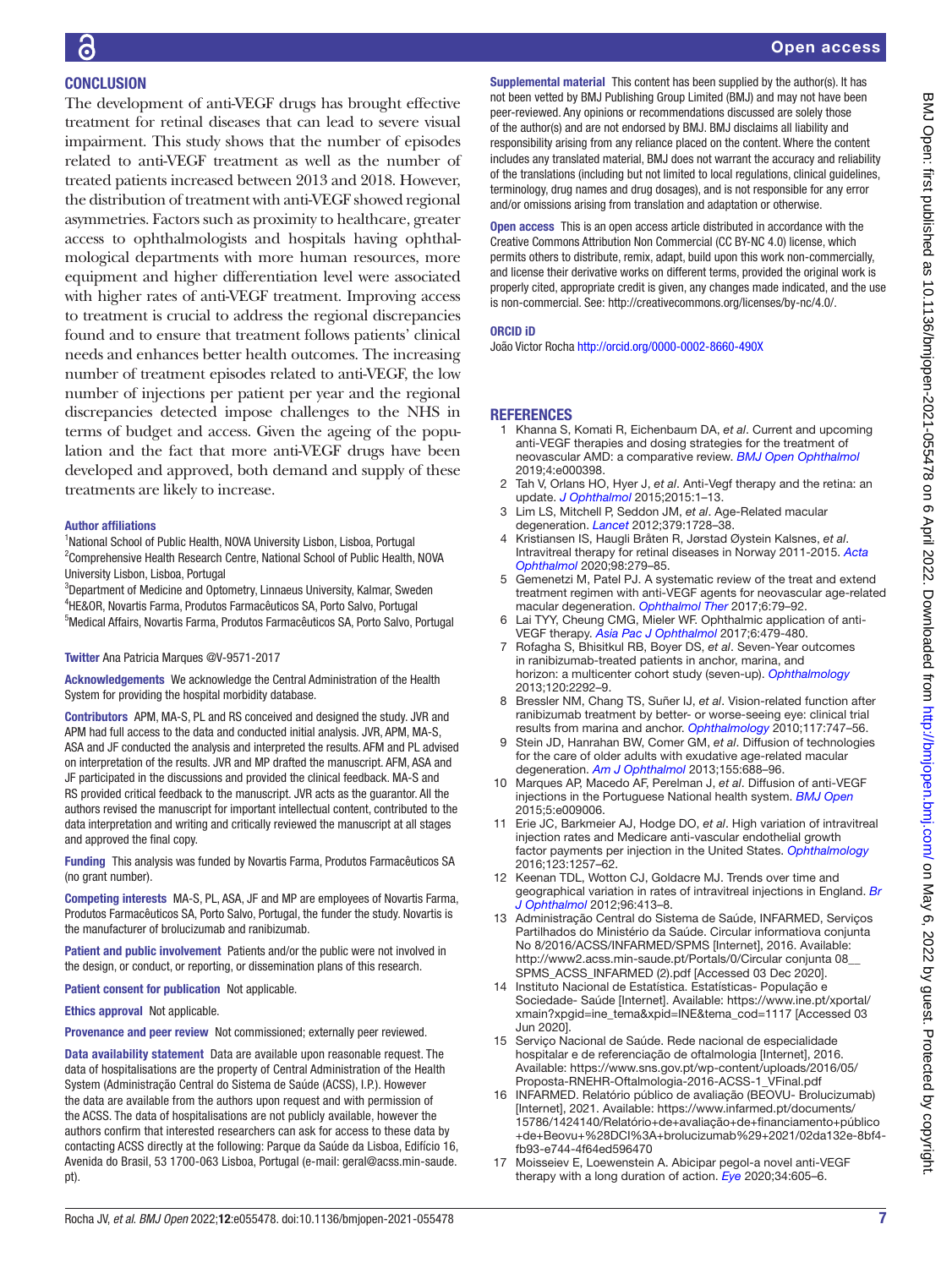#### Open access

- <span id="page-7-0"></span>18 Yeung AWK, Abdel-Daim MM, Abushouk AI, *et al*. A literature analysis on anti-vascular endothelial growth factor therapy (anti-VEGF) using a bibliometric approach. *[Naunyn Schmiedebergs Arch](http://dx.doi.org/10.1007/s00210-019-01629-y)  [Pharmacol](http://dx.doi.org/10.1007/s00210-019-01629-y)* 2019;392:393–403.
- <span id="page-7-1"></span>19 Parikh R, Ross JS, Sangaralingham LR, *et al*. Trends of antivascular endothelial growth factor use in ophthalmology among privately insured and Medicare advantage patients. *[Ophthalmology](http://dx.doi.org/10.1016/j.ophtha.2016.10.036)* 2017;124:352–8.
- <span id="page-7-2"></span>20 European Medicines Agency. Eylea [Internet], 2020. Available: [https://www.ema.europa.eu/en/documents/overview/eylea-epar](https://www.ema.europa.eu/en/documents/overview/eylea-epar-medicine-overview_en.pdf)[medicine-overview\\_en.pdf](https://www.ema.europa.eu/en/documents/overview/eylea-epar-medicine-overview_en.pdf)
- 21 European Medicines Agency. Lucentis [Internet], 2018. Available: [https://www.ema.europa.eu/en/documents/overview/lucentis-epar](https://www.ema.europa.eu/en/documents/overview/lucentis-epar-medicine-overview_en.pdf)[medicine-overview\\_en.pdf](https://www.ema.europa.eu/en/documents/overview/lucentis-epar-medicine-overview_en.pdf)
- <span id="page-7-3"></span>22 Holekamp NM, Liu Y, Yeh W-S, *et al*. Clinical utilization of anti-VEGF agents and disease monitoring in neovascular age-related macular degeneration. *[Am J Ophthalmol](http://dx.doi.org/10.1016/j.ajo.2013.12.018)* 2014;157:825–33.
- 23 Monés J, Singh RP, Bandello F, *et al*. Undertreatment of neovascular age-related macular degeneration after 10 years of anti-vascular

endothelial growth factor therapy in the real world: the need for a change of Mindset. *[Ophthalmologica](http://dx.doi.org/10.1159/000502747)* 2020;243:1–8.

- 24 Holz FG, Tadayoni R, Beatty S, *et al*. Multi-country real-life experience of anti-vascular endothelial growth factor therapy for wet age-related macular degeneration. *[Br J Ophthalmol](http://dx.doi.org/10.1136/bjophthalmol-2014-305327)* 2015;99:220–6.
- 25 Ciulla TA, Hussain RM, Pollack JS, *et al*. Visual Acuity Outcomes and Anti-Vascular Endothelial Growth Factor Therapy Intensity in Neovascular Age-Related Macular Degeneration Patients: A Real-World Analysis of 49485 Eyes. *[Ophthalmol Retina](http://dx.doi.org/10.1016/j.oret.2019.05.017)* 2020;4:19–30.
- 26 Holz FG, Amoaku W, Donate J, *et al*. Safety and efficacy of a flexible dosing regimen of ranibizumab in neovascular agerelated macular degeneration: the sustain study. *[Ophthalmology](http://dx.doi.org/10.1016/j.ophtha.2010.12.019)* 2011;118:663–71.
- <span id="page-7-4"></span>27 Ehlken C, Ziemssen F, Eter N, *et al*. Systematic review: nonadherence and non-persistence in intravitreal treatment. *[Graefes](http://dx.doi.org/10.1007/s00417-020-04798-2)  [Arch Clin Exp Ophthalmol](http://dx.doi.org/10.1007/s00417-020-04798-2)* 2020;258:2077–90.
- <span id="page-7-5"></span>28 Michels S, Becker M, Wachtlin J, *et al*. The intravitreal injection: variations in regulations, cost and reimbursement in Europe. *[Spektrum Augenheilkd](http://dx.doi.org/10.1007/s00717-012-0072-2)* 2012;26:2–6.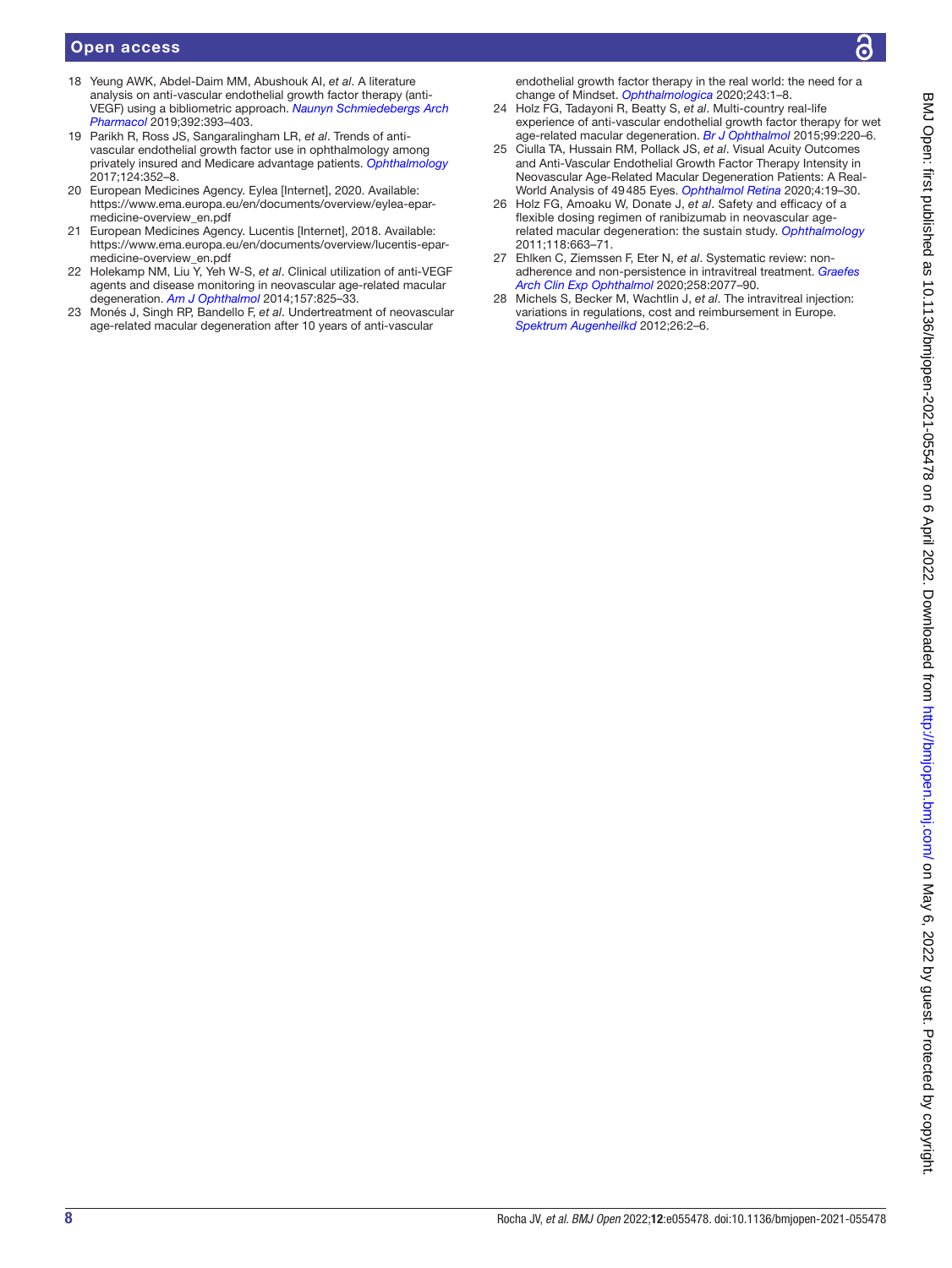## **Appendix 1**

Table 1. ICD Procedure codes used to select episodes related to intravitreal injections with anti-VEGF

| <b>ICD</b> | Code    | <b>Denomination</b>                                                   |
|------------|---------|-----------------------------------------------------------------------|
| version    |         |                                                                       |
| $ICD-9$    | 1474    | Other mechanical vitrectomy                                           |
| $ICD-9$    | 1475    | Injection of vitreous substitute                                      |
| $ICD-9$    | 1479    | Other operations on vitreous                                          |
| $ICD-9$    | 149     | Other operations on retina, choroid and posterior chamber             |
| $ICD-10$   | 3E0C30M | Introduction of monoclonal antibody into eye, percutaneous approach), |
| $ICD-10$   | 3E0C3GC | Introduction of other therapeutic substance into eye, percutaneous    |
|            |         | approach                                                              |

### **IDENTIFICATION OF INTRAVITREAL ANTI-VEGF TREATMENT EVENTS FOR ICD-9**

### **1. Main indications**

### **Indication: DIABETIC MACULAR EDEMA (DME)**

Numerator: Discharges, with either:

- A principal diagnosis code for Diabetic Macular Edema **(DIMAED)** or
- A principal diagnosis code for Other Relevant Conditions **(OTRECO)** and any secondary diagnosis codes for Diabetic Macular Edema **(DIMAED)**.

### **Indication: RETINAL VEIN OCCLUSION (RVO)**

### **Indication: RETINAL VEIN OCCLUSION (CENTRAL)**

Numerator: Discharges, with either:

- A principal diagnosis code for Retinal Vein Occlusion- Central **(RVOCEN)** or
- A principal diagnosis code for Other Relevant Conditions **(OTRECO)** and any secondary diagnosis codes for Retinal Vein Occlusion- Central **(RVOCEN)**.

### **Indication: RETINAL VEIN OCCLUSION (BRANCH)**

Numerator: Discharges, with either:

- A principal diagnosis code for Retinal Vein Occlusion- Branch **(RVOBRA)** or
- A principal diagnosis code for Other Relevant Conditions **(OTRECO)** and any secondary diagnosis codes for Retinal Vein Occlusion- Branch **(RVOBRA)**.

### **Indication: NEOVASCULAR AGE-RELATED MACULAR DEGENERATION (nAMD)**

Numerator: Discharges, with either:

- A principal diagnosis code for Exudative age-related macular degeneration **(EXARMD)** or
- A principal diagnosis code for Other Relevant Conditions **(OTRECO)** and any secondary diagnosis codes for Exudative age-related macular degeneration **(EXARMD)** or for Macular puckering **(MACPUC)**, or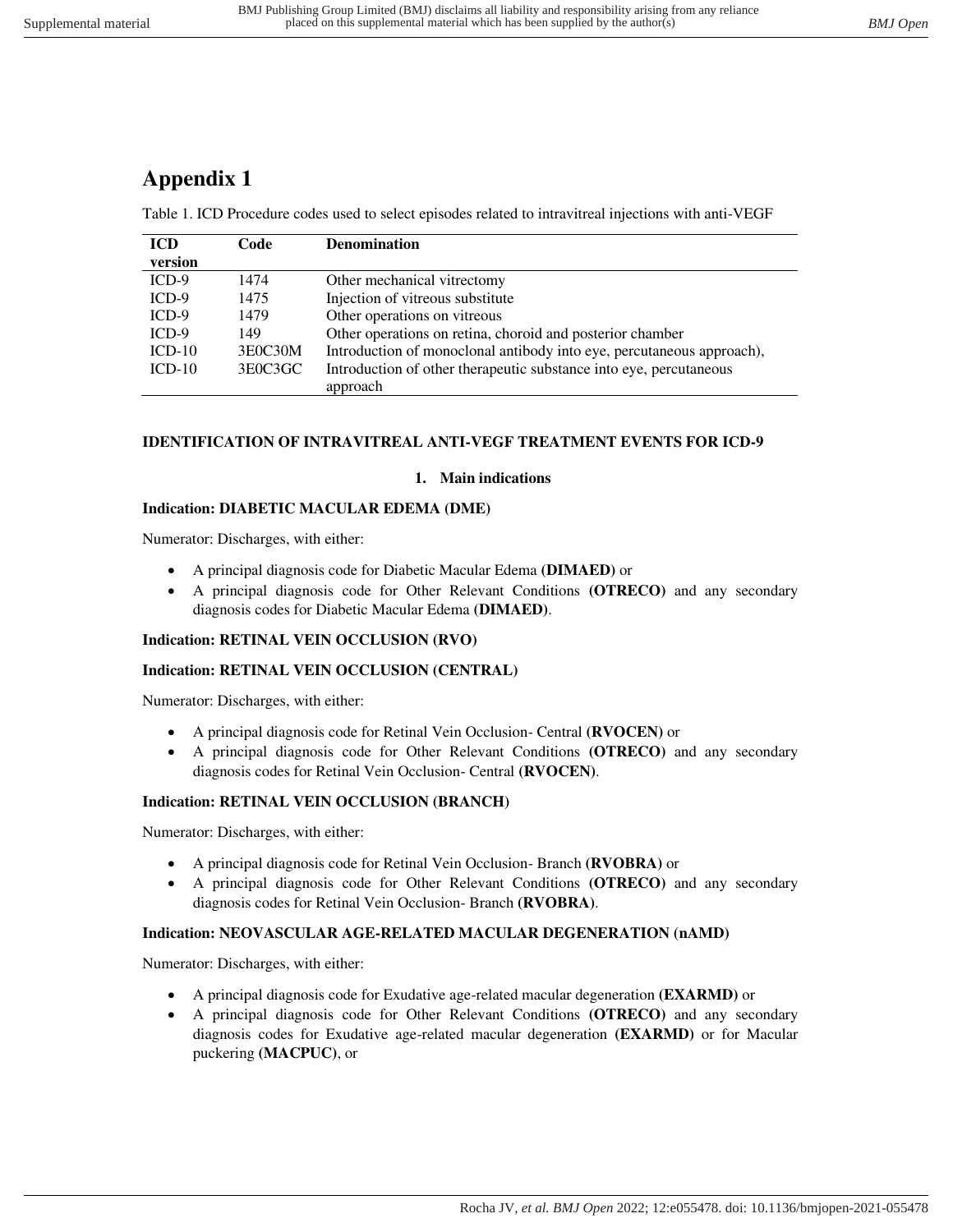• A principal diagnosis code for Other Conditions of the Retina and Choroid **(OCRECH)** or for Cystoid Macular Degeneration **(CYMADE)** or for Unspecified Macular Degeneration **(UNMADE)** and any secondary diagnosis codes for Exudative age-related macular degeneration **(EXARMD)** or for Macular puckering **(MACPUC)**.

### **Indication: CHOROIDAL NEOVASCULARIZATION (CNV)**

### **Numerator: Discharges with either:**

- A principal diagnosis code for Retinal neovascularization or Myopia **(RNVMYO)** or
- A principal diagnosis code for Other Relevant Conditions **(OTRECO)** and any secondary diagnosis codes for Retinal neovascularization or Myopia **(RNVMYO)** or
- A principal diagnosis for Other Conditions of the Retina and Choroid **(OCRECH)** and any secondary diagnosis, except if admission is for Indication neovascular age-related Macular Degeneration **(AMD)**.
- A principal diagnosis code for Other Relevant Conditions **(OTRECO)** and any secondary diagnosis codes for Other Conditions of the Retina and Choroid **(OCRECH)**, except if admission is for Indication neovascular age-related Macular Degeneration **(AMD)**.

### **2. Other indications**

### **Indication: OTHER VASCULAR OCCLUSIONS**

*\*This indication is not included in Retinal Vein Occlusion* 

Numerator: Discharges, with either:

- A principal diagnosis code for Other Vascular Occlusions **(OTVAOC)** or
- A principal diagnosis code for Other Relevant Conditions **(OTRECO)** and any secondary diagnosis codes for Retinal Vein Occlusion **(OTVAOC)**.

### **Indication: ATROPHIC MACULAR DEGENERATION**

*\* This indication is not included in Neovascular Age-Related Macular Degeneration* 

Numerator: Discharges, with either:

- A principal diagnosis code for Atrophic Macular Degeneration **(ATMADE)** or
- A principal diagnosis code for Other Relevant Conditions **(OTRECO)** and any secondary diagnosis codes for Atrophic Macular Degeneration **(ATMADE)**.

### **Indication: CYSTOID MACULAR DEGENERATION**

*\* This indication is not included in Neovascular Age-Related Macular Degeneration* 

Numerator: Discharges, with either:

• A principal diagnosis code for Cystoid Macular Degeneration **(CYMADE)** and any secondary diagnosis codes, except for Exudative age-related macular degeneration **(EXARMD)** or for Macular puckering **(MACPUC)** or for Atrophic Macular Degeneration **(ATMADE)**; and patient aged less than 50 years old.

### **Indication: UNSPECIFIED MACULAR DEGENERATION**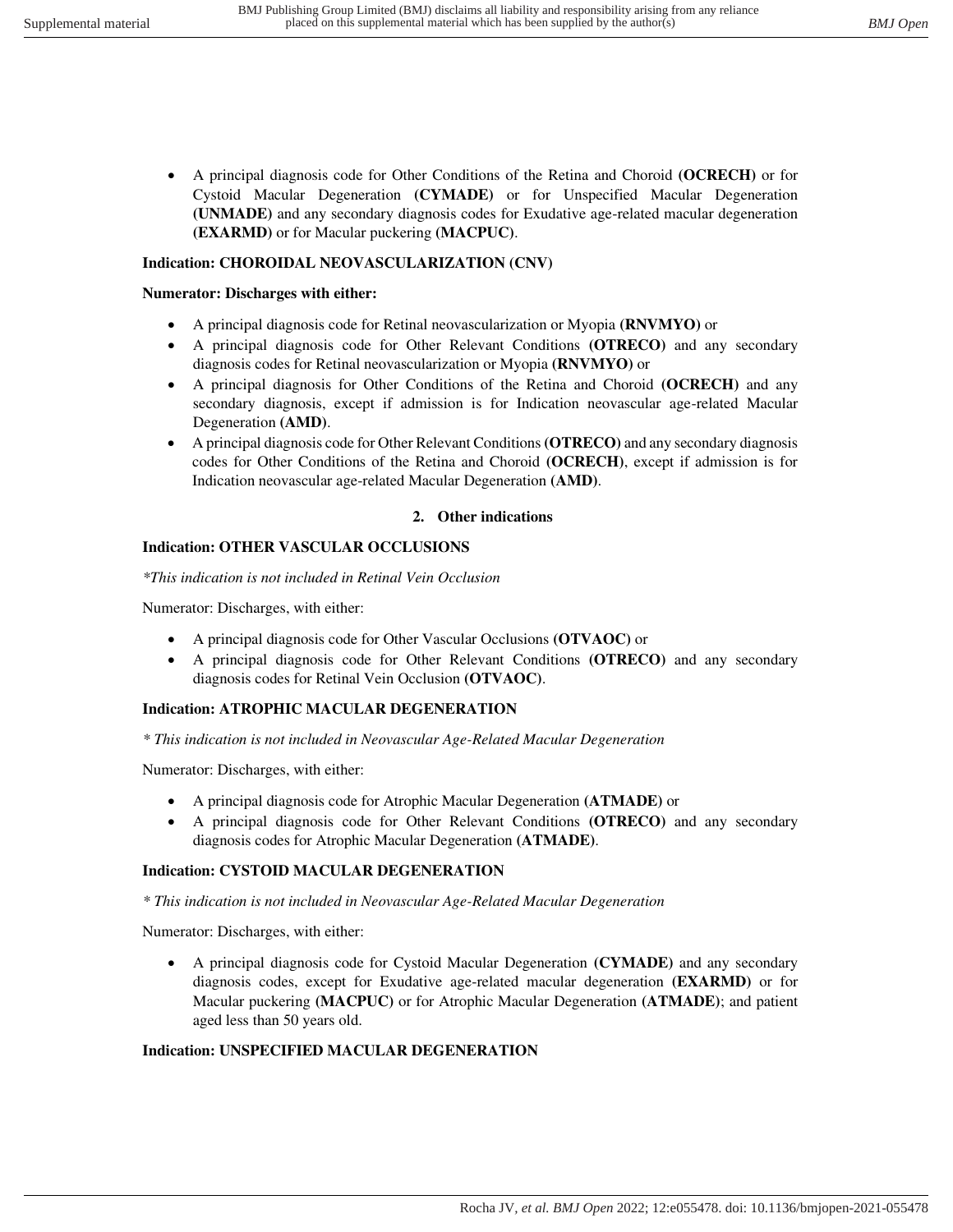*\* This indication is not included in Neovascular Age-Related Macular Degeneration* 

Numerator: Discharges, with either:

- A principal diagnosis code for Unspecified Macular Degeneration **(UNMADE)** and any secondary diagnosis codes, except for Exudative age-related macular degeneration **(EXARMD)** or for Macular puckering **(MACPUC)** or for Atrophic Macular Degeneration **(ATMADE)**, or
- A principal diagnosis code for Cystoid Macular Degeneration **(CYMADE)** and any secondary diagnosis codes, except for Exudative age-related macular degeneration **(EXARMD)** or for Macular puckering **(MACPUC)** or for Atrophic Macular Degeneration **(ATMADE)**; and patient aged 50 years old or more.

### **3. Diabetes with ophthalmic manifestations not stated as uncontrolled**

For episodes with principal diagnosis codes 25050 and 25052, not classified as any indication above, the following criteria applies:

| <b>Indication</b>                     |
|---------------------------------------|
| Unspecified Diabetic Retinopathy      |
| Proliferative Diabetic Retinopathy    |
| Nonproliferative Diabetic Retinopathy |
| The secondary diagnosis code          |
| 25050 or 25052                        |
|                                       |

### **4. Other relevant diagnosis to be included**

For episodes with the principal diagnosis codes below, not classified as any indication above, the indication is the principal diagnosis itself:

| 3612  | Serous retinal detachment                                                                                     |
|-------|---------------------------------------------------------------------------------------------------------------|
| 3619  | Unspecified retinal detachment                                                                                |
| 25000 | Diabetes mellitus without mention of complication, type II or unspecified type, not stated<br>as uncontrolled |
| 25052 | Diabetes with ophthalmic manifestations, type II or unspecified type, uncontrolled                            |
| 25053 | Diabetes with ophthalmic manifestations, type I [juvenile type], uncontrolled                                 |
| 36100 | Retinal detachment with retinal defect, unspecified                                                           |
| 36101 | Recent retinal detachment, partial, with single defect                                                        |
| 36102 | Recent retinal detachment, partial, with multiple defects                                                     |
| 36103 | Recent retinal detachment, partial, with giant tear                                                           |
| 36105 | Recent retinal detachment, total or subtotal                                                                  |
| 36106 | Old retinal detachment, partial                                                                               |
| 36107 | Old retinal detachment, total or subtotal                                                                     |
| 36181 | Traction detachment of retina                                                                                 |
| 36189 | Other forms of retinal detachment                                                                             |
| 36210 | Background retinopathy, unspecified                                                                           |
| 36212 | Exudative retinopathy                                                                                         |
| 36215 | Retinal telangiectasia                                                                                        |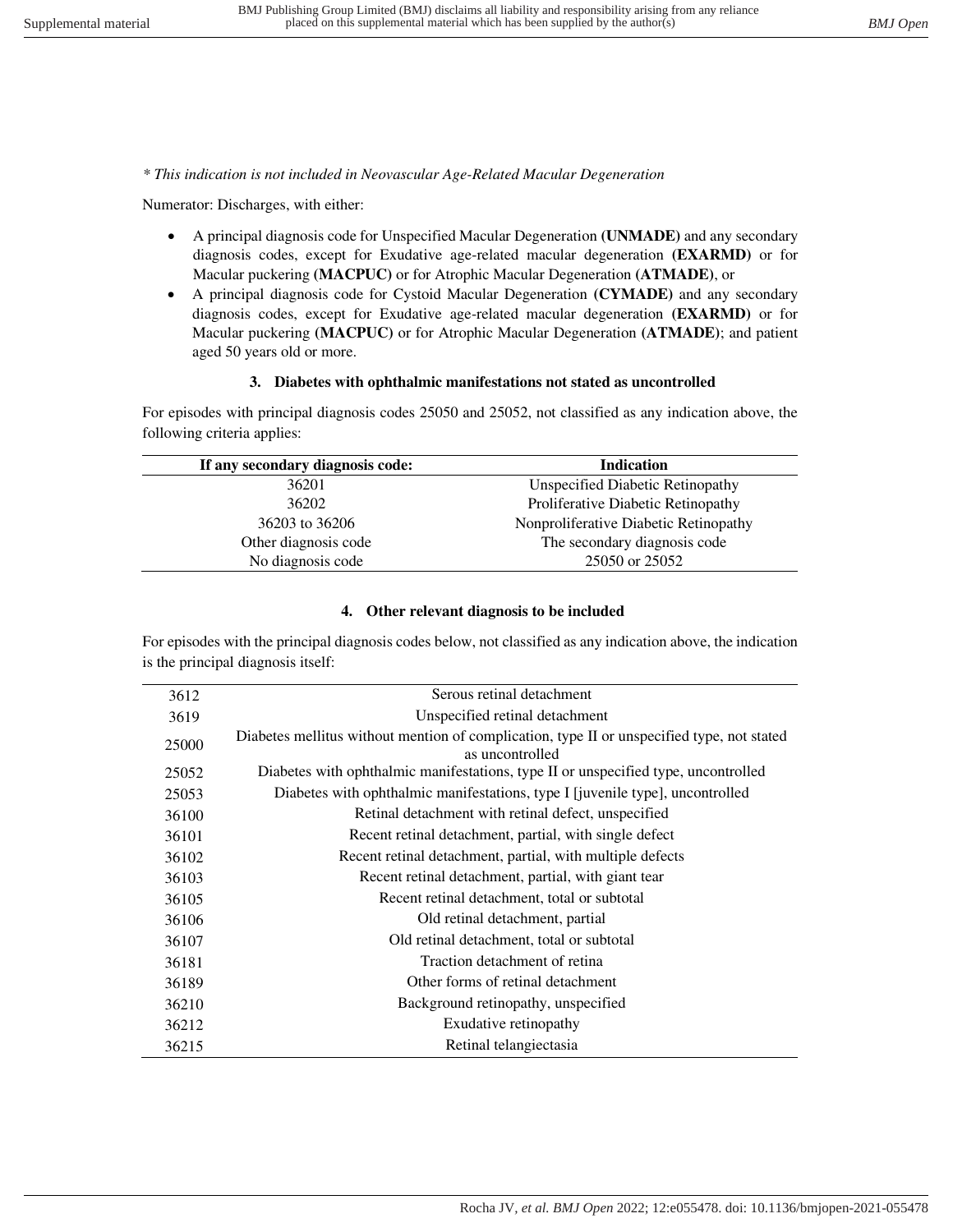÷.

| 36216 | Retinal neovascularization NOS                       |
|-------|------------------------------------------------------|
| 36240 | Retinal layer separation, unspecified                |
| 36242 | Serous detachment of retinal pigment epithelium      |
| 36243 | Hemorrhagic detachment of retinal pigment epithelium |
| 36254 | Macular cyst, hole, or pseudohole                    |
| 36257 | Drusen (degenerative)                                |
| 36281 | Retinal hemorrhage                                   |
| 36283 | Retinal edema                                        |
| 36442 | Rubeosis iridis                                      |
| 36474 | Adhesions and disruptions of pupillary membranes     |
| 37060 | Corneal neovascularization, unspecified              |
| 37923 | Vitreous hemorrhage                                  |
| 37924 | Other vitreous opacities                             |
| 37925 | Vitreous membranes and strands                       |
| 37929 | Other disorders of vitreous                          |
|       |                                                      |

### **5. Other relevant diagnosis to be excluded**

For episodes with the principal diagnosis codes below, not classified as any indication above, the episode is excluded from the database:

| 36610 | Senile cataract, unspecified                                                    |
|-------|---------------------------------------------------------------------------------|
| 3638  | Other disorders of choroid                                                      |
| 3669  | Unspecified cataract                                                            |
| 8715  | Penetration of eyeball with magnetic foreign body                               |
| 36282 | Retinal exudates and deposits                                                   |
| 36289 | Other retinal disorders                                                         |
| 36504 | Ocular hypertension                                                             |
| 36563 | Glaucoma associated with vascular disorders                                     |
| 36614 | Posterior subcapsular polar senile cataract                                     |
| 36619 | Other and combined forms of senile cataract                                     |
| 37922 | Crystalline deposits in vitreous                                                |
| 99653 | Mechanical complication due to ocular lens prosthesis                           |
| 99679 | Other complications due to other internal prosthetic device, implant, and graft |

### **6. Other diagnosis to be excluded**

For episodes with the principal diagnosis codes below, the episode is excluded from the database:

- 8711 Ocular laceration with prolapse or exposure of intraocular tissue
- 36000 Purulent endophthalmitis, unspecified
- 36001 Acute endophthalmitis
- 36615 Cortical senile cataract
- 36616 Senile nuclear sclerosis
- 36617 Total or mature cataract
- 36653 After-cataract, obscuring vision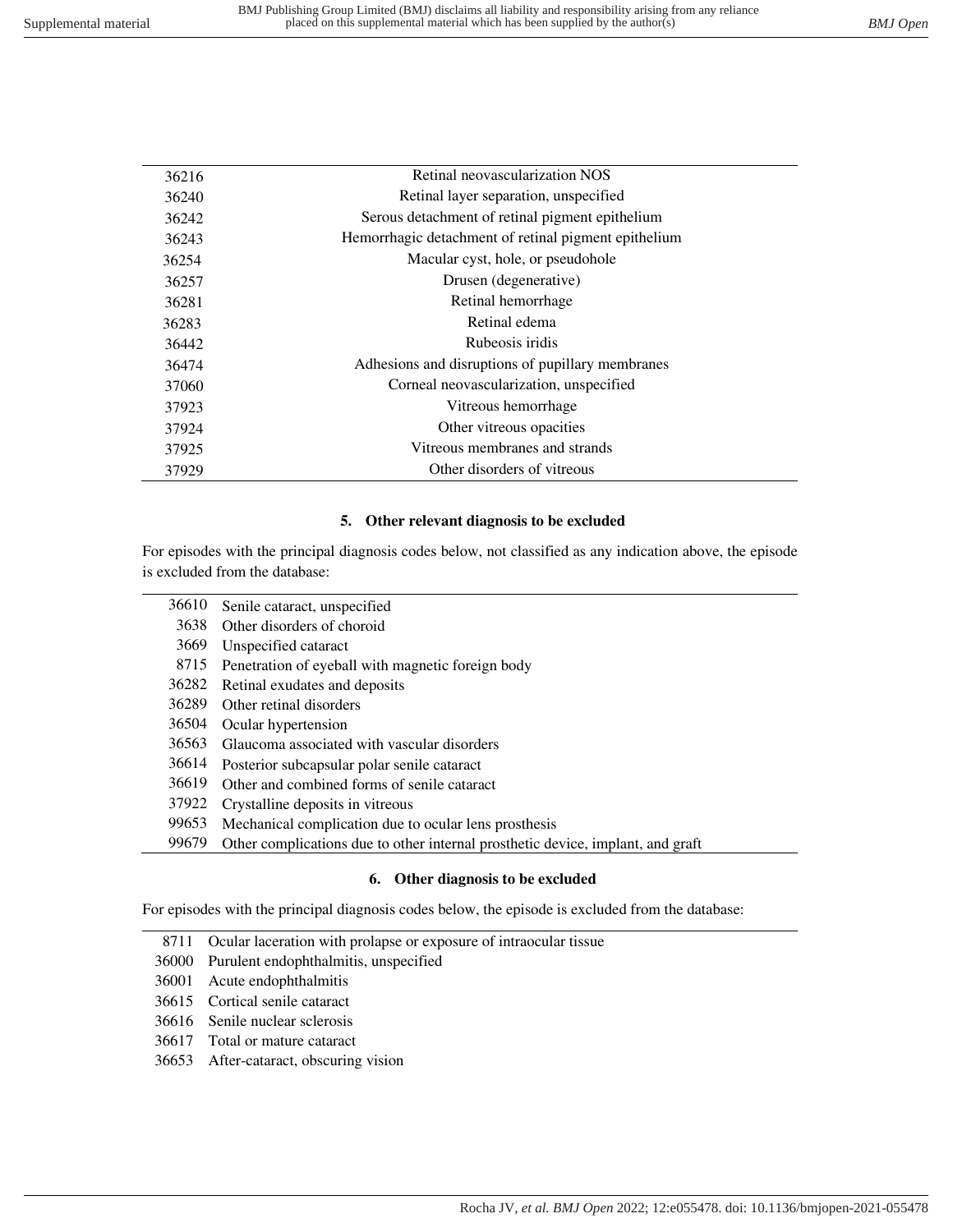| 37931 Aphakia                                              |
|------------------------------------------------------------|
| 37932 Subluxation of lens                                  |
| 37934 Posterior dislocation of lens                        |
| 99859 Other postoperative infection                        |
| 99882 Cataract fragments in eye following cataract surgery |
| V5849 Other specified aftercare following surgery          |

#### **7. Other diagnosis to be included**

For all other episodes that do not meet any of the criteria above, the indication is the principal diagnosis

#### **ICD 9 CODES**

Codes for Diabetic Macular Edema (**DIMAED**):

36207 Diabetic macular edema

Codes for Retinal Vein Occlusion- Central (**RVOCEN**):

36235 Central retinal vein occlusion

Codes for Retinal Vein Occlusion- Branch (**RVOBRA**):

36236 Venous tributary (branch) occlusion

Codes for Exudative age-related macular degeneration (**EXARMD**):

36252 Exudative senile macular degeneration

Codes for Macular puckering (**MACPUC**):

36256 Macular puckering

Codes for Retinal neovascularization or Myopia (**RNVMYO**):

| 36021 | Progressive high (degenerative) myopia |
|-------|----------------------------------------|
| 36216 | Retinal neovascularization NOS         |
| 3671  | Myopia                                 |

Codes for Other Conditions of the Retina and Choroid (**OCRECH**):

| 36241 | Central serous retinopathy   |
|-------|------------------------------|
| 36256 | Macular puckering            |
| 36320 | Chorioretinitis, unspecified |
| 36343 | Angioid streaks of choroid   |

Codes for Cystoid Macular Degeneration (**CYMADE**):

36253 Cystoid macular degeneration

Codes for Unspecified Macular Degeneration (**UNMADE**):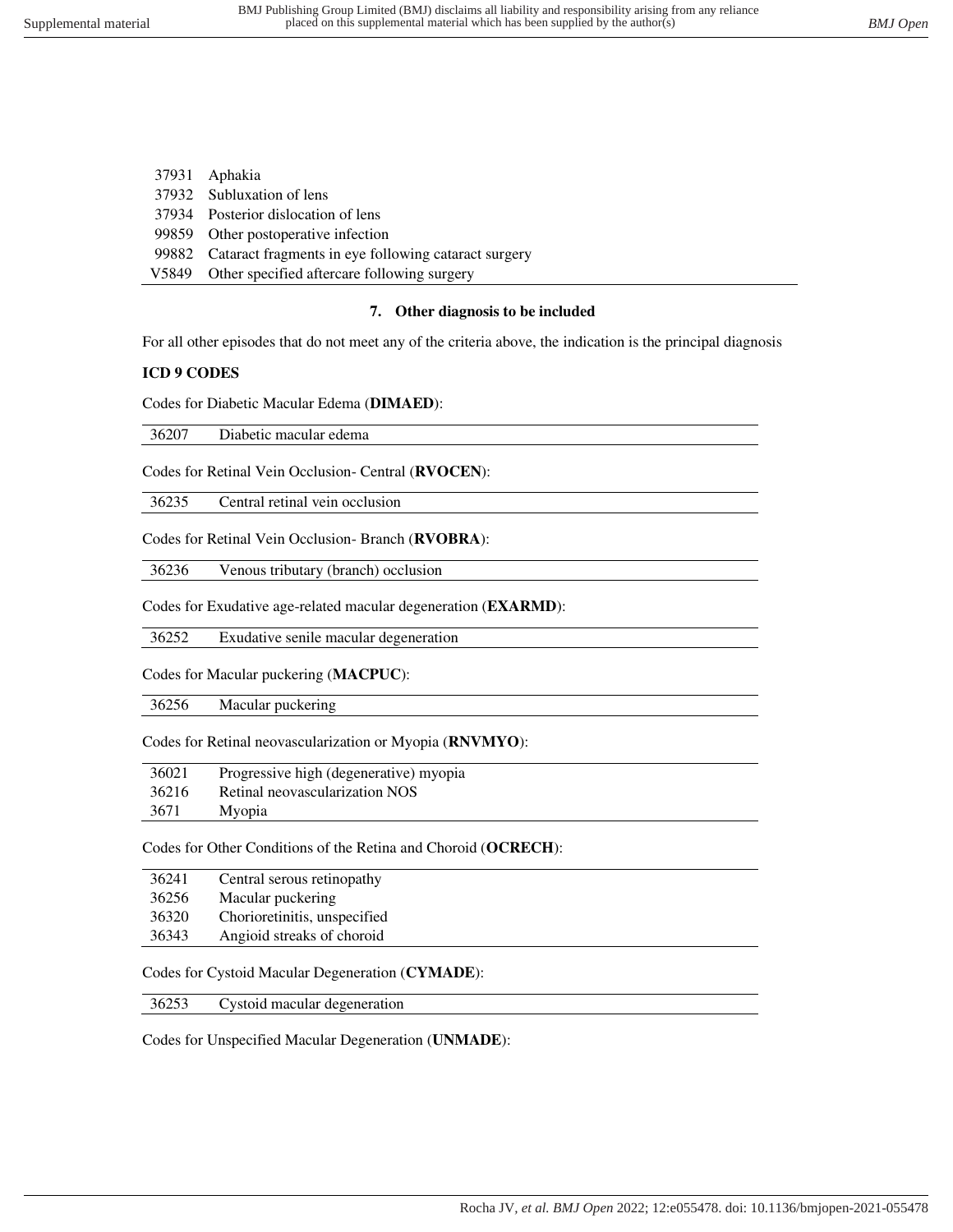### 36250 Macular degeneration (senile), unspecified

#### Codes for Other Relevant Conditions (**OTRECO**):

| 3612  | Serous retinal detachment                                                                                     |
|-------|---------------------------------------------------------------------------------------------------------------|
| 3619  | Unspecified retinal detachment                                                                                |
| 3638  | Other disorders of choroid                                                                                    |
| 3669  | Unspecified cataract                                                                                          |
| 8715  | Penetration of eyeball with magnetic foreign body                                                             |
| 25000 | Diabetes mellitus without mention of complication, type II or unspecified type, not stated as<br>uncontrolled |
| 25050 | Diabetes with ophthalmic manifestations, type II or unspecified type, not stated as<br>uncontrolled           |
| 25051 | Diabetes with ophthalmic manifestations, type I [juvenile type], not stated as uncontrolled                   |
| 25052 | Diabetes with ophthalmic manifestations, type II or unspecified type, uncontrolled                            |
| 25053 | Diabetes with ophthalmic manifestations, type I [juvenile type], uncontrolled                                 |
| 36100 | Retinal detachment with retinal defect, unspecified                                                           |
| 36101 | Recent retinal detachment, partial, with single defect                                                        |
| 36102 | Recent retinal detachment, partial, with multiple defects                                                     |
| 36103 | Recent retinal detachment, partial, with giant tear                                                           |
| 36105 | Recent retinal detachment, total or subtotal                                                                  |
| 36106 | Old retinal detachment, partial                                                                               |
| 36107 | Old retinal detachment, total or subtotal                                                                     |
| 36181 | Traction detachment of retina                                                                                 |
| 36189 | Other forms of retinal detachment                                                                             |
| 36210 | Background retinopathy, unspecified                                                                           |
| 36212 | Exudative retinopathy                                                                                         |
| 36215 | Retinal telangiectasia                                                                                        |
| 36216 | Retinal neovascularization NOS                                                                                |
| 36240 | Retinal layer separation, unspecified                                                                         |
| 36242 | Serous detachment of retinal pigment epithelium                                                               |
| 36243 | Hemorrhagic detachment of retinal pigment epithelium                                                          |
| 36254 | Macular cyst, hole, or pseudohole                                                                             |
| 36257 | Drusen (degenerative)                                                                                         |
| 36281 | Retinal hemorrhage                                                                                            |
| 36282 | Retinal exudates and deposits                                                                                 |
| 36283 | Retinal edema                                                                                                 |
| 36289 | Other retinal disorders                                                                                       |
| 36442 | Rubeosis iridis                                                                                               |
| 36474 | Adhesions and disruptions of pupillary membranes                                                              |
| 36504 | Ocular hypertension                                                                                           |
| 36563 | Glaucoma associated with vascular disorders                                                                   |
| 36610 | Senile cataract, unspecified                                                                                  |
| 36614 | Posterior subcapsular polar senile cataract                                                                   |
| 36619 | Other and combined forms of senile cataract                                                                   |
| 37060 | Corneal neovascularization, unspecified                                                                       |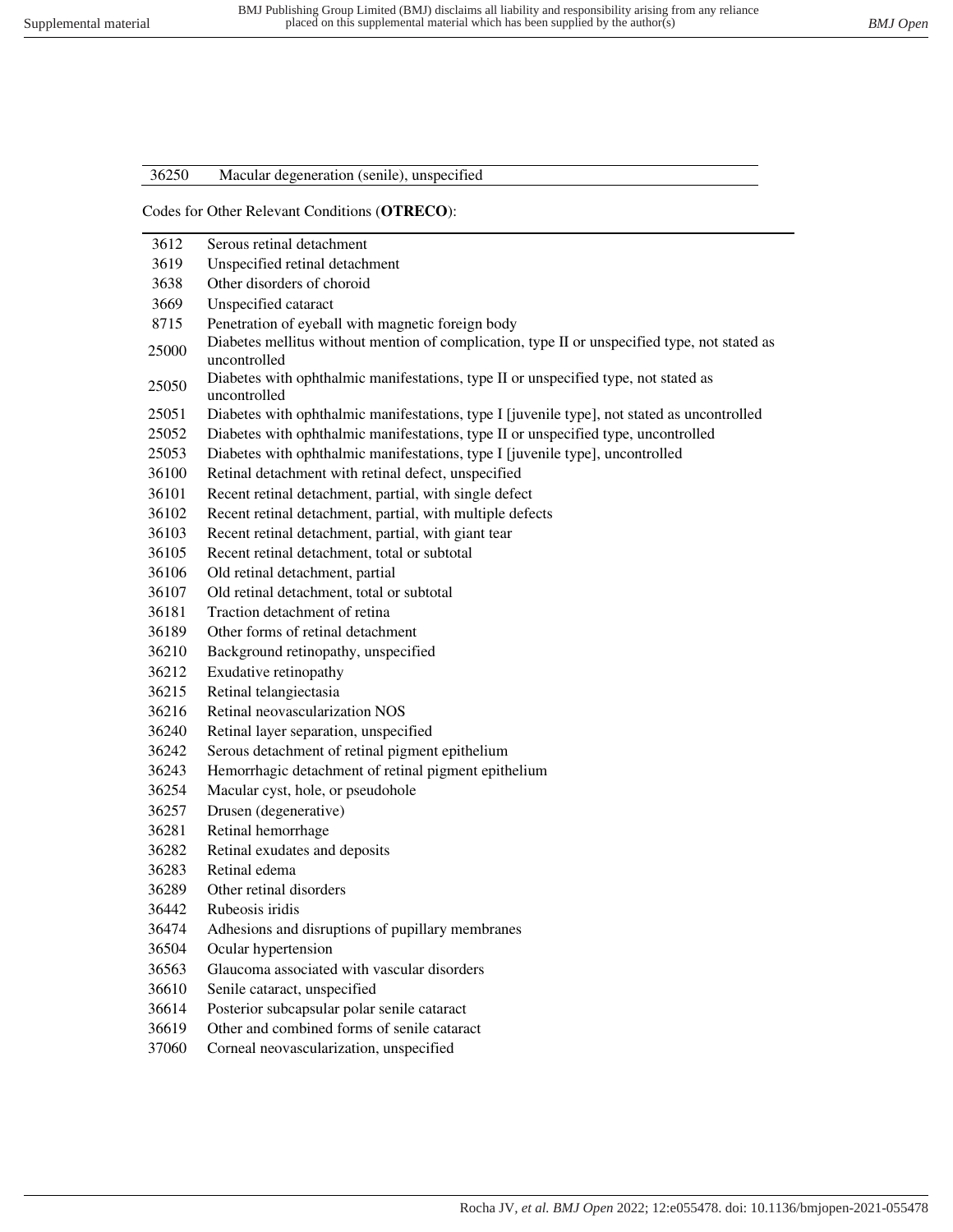| 37922 | Crystalline deposits in vitreous                                                |
|-------|---------------------------------------------------------------------------------|
| 37923 | Vitreous hemorrhage                                                             |
| 37924 | Other vitreous opacities                                                        |
| 37925 | Vitreous membranes and strands                                                  |
| 37929 | Other disorders of vitreous                                                     |
| 99653 | Mechanical complication due to ocular lens prosthesis                           |
| 99679 | Other complications due to other internal prosthetic device, implant, and graft |

#### Codes for Other Vascular Occlusions (**OTVAOC**):

| 36230 | Retinal vascular occlusion, unspecified |
|-------|-----------------------------------------|
| 36231 | Central retinal artery occlusion        |
|       |                                         |

36232 Retinal arterial branch occlusion

Codes for Atrophic Macular Degeneration (**ATMADE**):

36251 Nonexudative senile macular degeneration

### **IDENTIFICATION OF INTRAVITREAL ANTI-VEGF TREATMENT EVENTS FOR ICD-10**

### **1. Main indications**

### **Indication: DIABETIC MACULAR EDEMA (DME)**

Numerator: Discharges, with either:

- A principal diagnosis code for Diabetic Macular Edema **(DIMAED)** or
- A principal diagnosis code for Other Relevant Conditions **(OTRECO)** or for Other Type 2 Diabetes Conditions **(ODIACO)** and any secondary diagnosis codes for Diabetic Macular Edema **(DIMAED)** or
- A principal diagnosis code for Retinal Edema **(RETEDE)** and any secondary diagnosis codes for any diabetic condition (ICD10 codes E08-E13).

### **Indication: RETINAL VEIN OCCLUSION (RVO)**

### **Indication: RETINAL VEIN OCCLUSION (CENTRAL)**

Numerator: Discharges, with either:

- A principal diagnosis code for Retinal Vein Occlusion- Central **(RVOCEN)** or
- A principal diagnosis code for Other Relevant Conditions **(OTRECO)** or Other Diagnosis for Macular Degeneration **(ODMADE)** and any secondary diagnosis codes for Retinal Vein Occlusion- Central **(RVOCEN)**.

### **Indication: RETINAL VEIN OCCLUSION (BRANCH)**

Numerator: Discharges, with either:

- A principal diagnosis code for Retinal Vein Occlusion- Branch **(RVOBRA)** or
- A principal diagnosis code for Other Relevant Conditions **(OTRECO)** or Other Diagnosis for Macular Degeneration **(ODMADE)** and any secondary diagnosis codes for Retinal Vein Occlusion- Branch **(RVOBRA)**.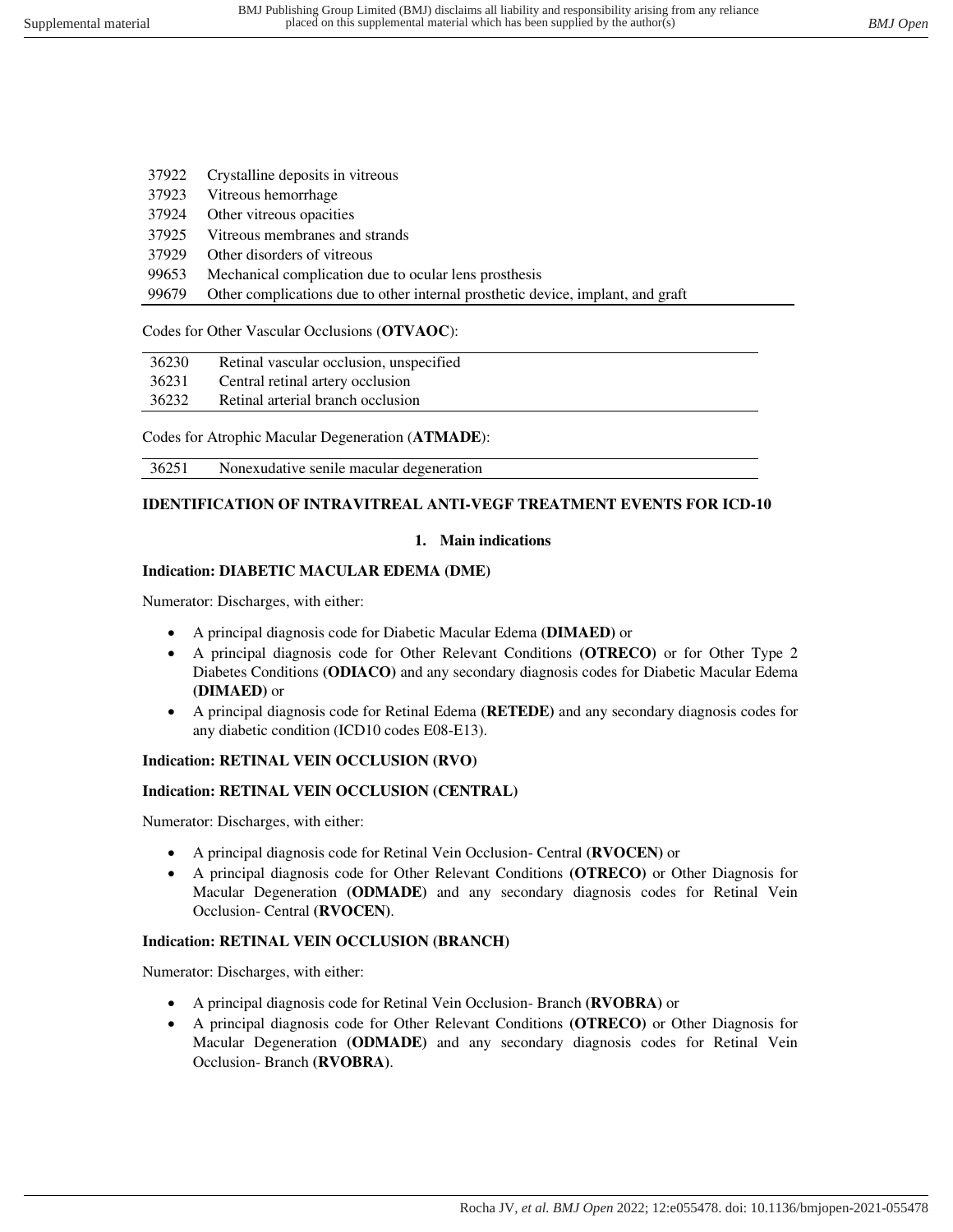#### **Indication: NEOVASCULAR AGE-RELATED MACULAR DEGENERATION (nAMD)**

Numerator: Discharges, with either:

- A principal diagnosis code for Exudative age-related macular degeneration **(EXARMD)** or
- A principal diagnosis code for Other Relevant Conditions **(OTRECO)** or Other Diagnosis for Macular Degeneration **(ODMADE)** or diagnosis code for Macular Puckering **(MACPUC)** and any secondary diagnosis codes for Exudative age-related macular degeneration **(EXARMD)** or
- A principal diagnosis code for Other Relevant Conditions **(OTRECO)** or Other Diagnosis for Macular Degeneration **(ODMADE)** and a previous nAMD case, regardless of age.

#### **Indication: CHOROIDAL NEOVASCULARIZATION (CNV)**

#### **Numerator: Discharges with either:**

- A principal diagnosis code for Retinal neovascularization or Myopia (**RNVMYO**) or
- A principal diagnosis code for Other Relevant Conditions (**OTRECO**) or Other Diagnosis for Macular Degeneration **(ODMADE)** and any secondary diagnosis codes for Retinal neovascularization or Myopia **(RNVMYO)** or
- A principal diagnosis for Macular Puckering **(MACPUC)**, except if secondary diagnosis codes for Diabetic Macular Edema **(DIMAED)**.

#### **2. Other indications**

#### **Indication: OTHER VASCULAR OCCLUSIONS**

*\*This indication is not included in Retinal Vein Occlusion* 

Numerator: Discharges, with either:

- A principal diagnosis code for Other Vascular Occlusions **(OTVAOC)** or
- A principal diagnosis code for Other Relevant **(OTRECO)** and any secondary diagnosis codes for Retinal Vein Occlusion **(OTVAOC)**.

#### **Indication: ATROPHIC MACULAR DEGENERATION**

*\* This indication is not included in Neovascular Age-Related Macular Degeneration* 

Numerator: Discharges, with either:

- A principal diagnosis code for Atrophic Macular Degeneration **(ATMADE)** or
- A principal diagnosis code for Other Relevant Conditions **(OTRECO)** and any secondary diagnosis codes for Atrophic Macular Degeneration **(ATMADE)**.

#### **3. Diabetes with Retinopathy**

For episodes with the principal diagnosis codes below, without secondary diagnosis of Diabetic Macular Edema (**DIMAED**), the following criteria applies:

| <b>Principal diagnosis</b> | <b>Indication</b>                  |
|----------------------------|------------------------------------|
| E <sub>11319</sub>         | Unspecified Diabetic Retinopathy   |
| E113591, E113592, E113593  | Proliferative Diabetic Retinopathy |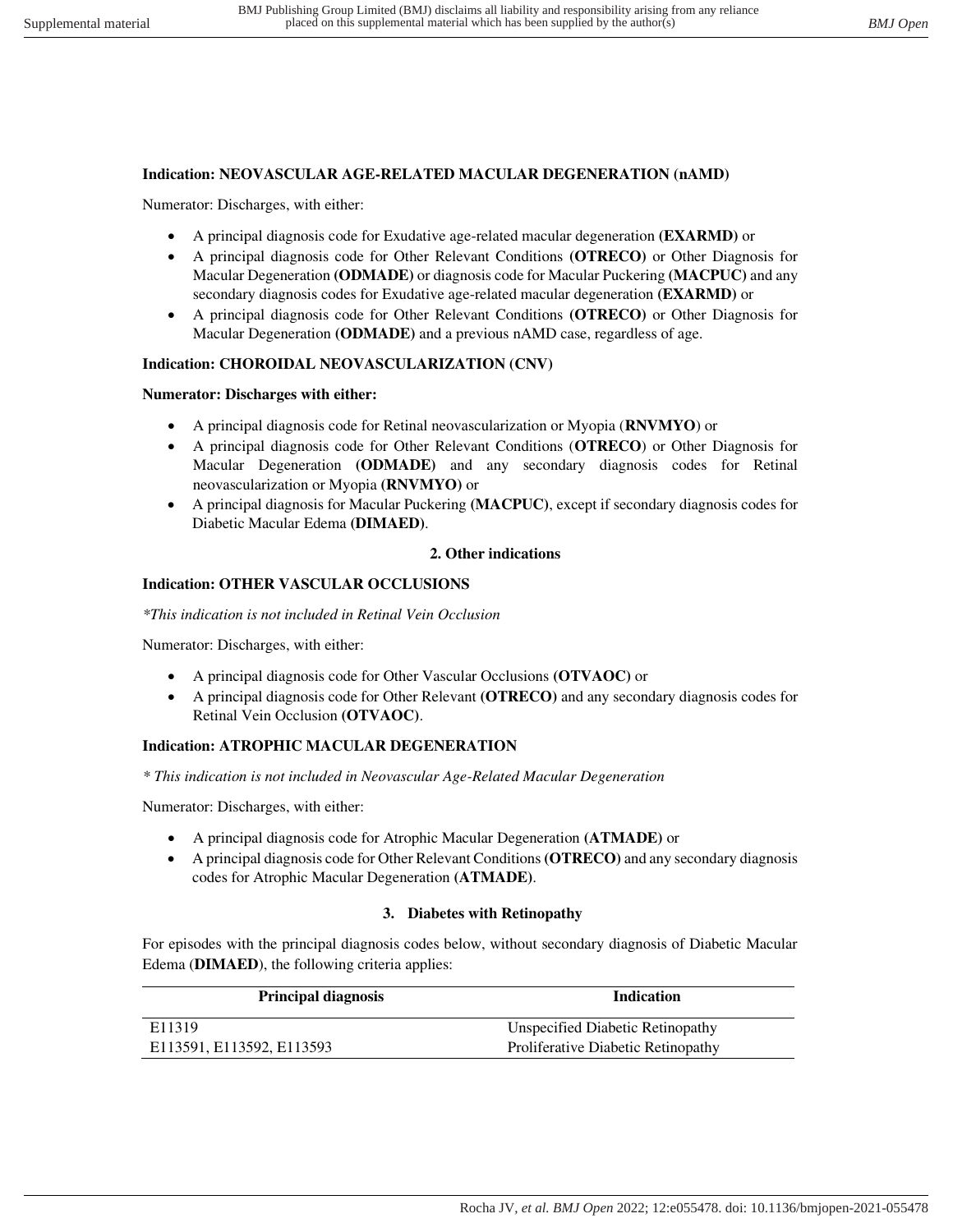### E113291, E113292, E113491, E113551, E113552 Nonproliferative Diabetic Retinopathy

#### **4. Other diagnosis to be excluded**

For episodes with the principal diagnosis codes below, the episode is excluded from the database:

| G <sub>245</sub>  | Blepharospasm                                                          |
|-------------------|------------------------------------------------------------------------|
| H401120           | Primary open-angle glaucoma, left eye, stage unspecified               |
| H <sub>5000</sub> | Unspecified esotropia                                                  |
| H <sub>5005</sub> | Alternating esotropia                                                  |
| Z48810            | Encounter for surgical aftercare following surgery on the sense organs |

#### **5. Other diagnosis to be included**

For all other episodes that do not meet any of the criteria above, the indication is the principal diagnosis

#### **ICD 10 CODES**

Codes for Diabetic Macular Edema (**DIMAED**):

| E <sub>10311</sub> | Type 1 diabetes mellitus with unspecified diabetic retinopathy with macular edema          |
|--------------------|--------------------------------------------------------------------------------------------|
| E103212            | Type 1 diabetes mellitus with mild nonproliferative diabetic retinopathy with macular      |
|                    | edema, left eye                                                                            |
| E11311             | Type 2 diabetes mellitus with unspecified diabetic retinopathy with macular edema          |
| E113211            | Type 2 diabetes mellitus with mild nonproliferative diabetic retinopathy with macular      |
|                    | edema, right eye                                                                           |
| E113212            | Type 2 diabetes mellitus with mild nonproliferative diabetic retinopathy with macular      |
|                    | edema, left eye                                                                            |
| E113213            | Type 2 diabetes mellitus with mild nonproliferative diabetic retinopathy with macular      |
|                    | edema, bilateral                                                                           |
| E11331             | Type 2 diabetes mellitus with moderate nonproliferative diabetic retinopathy with macular  |
|                    | edema                                                                                      |
| E113311            | Type 2 diabetes mellitus with moderate nonproliferative diabetic retinopathy with macular  |
|                    | edema, right eye                                                                           |
| E113312            | Type 2 diabetes mellitus with moderate nonproliferative diabetic retinopathy with macular  |
|                    | edema, left eye                                                                            |
| E113313            | Type 2 diabetes mellitus with moderate nonproliferative diabetic retinopathy with macular  |
|                    | edema, bilateral                                                                           |
| E113411            | Type 2 diabetes mellitus with severe nonproliferative diabetic retinopathy with macular    |
|                    | edema, right eye                                                                           |
| E113412            | Type 2 diabetes mellitus with severe nonproliferative diabetic retinopathy with macular    |
|                    | edema, left eye                                                                            |
| E113413            | Type 2 diabetes mellitus with severe nonproliferative diabetic retinopathy with macular    |
|                    | edema, bilateral                                                                           |
| E113419            | Type 2 diabetes mellitus with severe nonproliferative diabetic retinopathy with macular    |
|                    | edema, unspecified eye                                                                     |
| E113511            | Type 2 diabetes mellitus with proliferative diabetic retinopathy with macular edema, right |
|                    | eye                                                                                        |
| E113512            | Type 2 diabetes mellitus with proliferative diabetic retinopathy with macular edema, left  |
|                    | eye                                                                                        |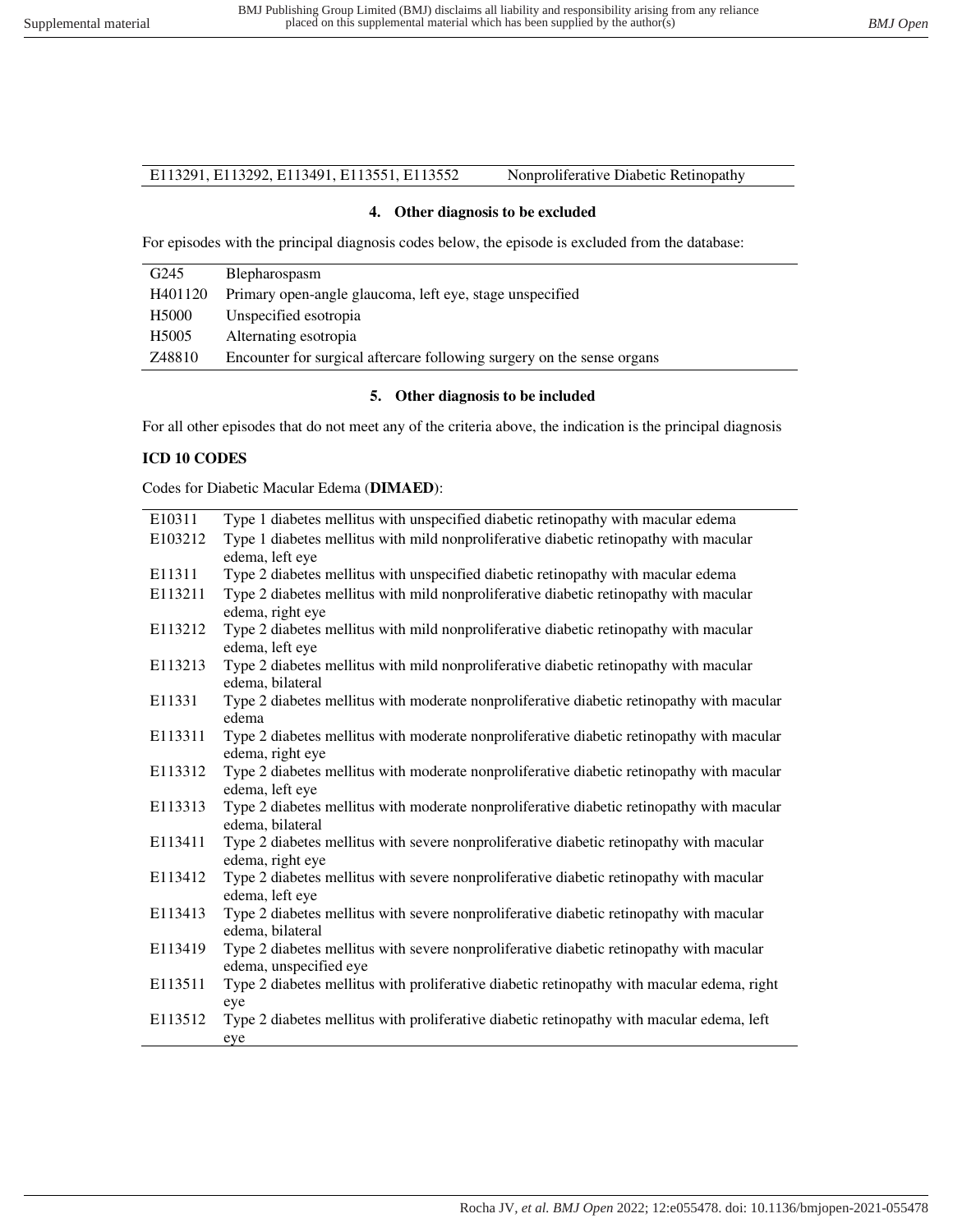| E113513 | Type 2 diabetes mellitus with proliferative diabetic retinopathy with macular edema,       |
|---------|--------------------------------------------------------------------------------------------|
|         | bilateral                                                                                  |
| E13311  | Other specified diabetes mellitus with unspecified diabetic retinopathy with macular edema |
| E133413 | Other specified diabetes mellitus with severe nonproliferative diabetic retinopathy with   |
|         | macular edema, bilateral                                                                   |
| E133511 | Other specified diabetes mellitus with proliferative diabetic retinopathy with macular     |
|         | edema, unspecified eye                                                                     |
|         |                                                                                            |

Codes for Other Type 2 Diabetes Conditions (**ODIACO**):

| E113551 | Type 2 diabetes mellitus with stable proliferative diabetic retinopathy, right eye |
|---------|------------------------------------------------------------------------------------|
| E113552 | Type 2 diabetes mellitus with stable proliferative diabetic retinopathy, left eye  |
| E1136   | Type 2 diabetes mellitus with diabetic cataract                                    |

Codes for Retinal Edema (**RETEDE**):

| Re<br>edema<br>H3381<br>≃eunai J<br>__ |
|----------------------------------------|
|----------------------------------------|

Codes for Retinal Vein Occlusion- Central (**RVOCEN**):

| H348110 Central retinal vein occlusion, right eye, with macular edema              |
|------------------------------------------------------------------------------------|
| H348111 Central retinal vein occlusion, right eye, with retinal neovascularization |
| H348112 Central retinal vein occlusion, right eye, stable                          |
| H348120 Central retinal vein occlusion, left eye, with macular edema               |
| H348121 Central retinal vein occlusion, left eye, with retinal neovascularization  |
| H348122 Central retinal vein occlusion, left eye, stable                           |
| H348130 Central retinal vein occlusion, bilateral, with macular edema              |
| H348131 Central retinal vein occlusion, bilateral, with retinal neovascularization |
| H348132 Central retinal vein occlusion, bilateral, stable                          |
| H348190 Central retinal vein occlusion, unspecified eye, with macular edema        |

Codes for Retinal Vein Occlusion- Branch (**RVOBRA**):

| H348310 | Tributary (branch) retinal vein occlusion, right eye, with macular edema              |
|---------|---------------------------------------------------------------------------------------|
| H348311 | Tributary (branch) retinal vein occlusion, right eye, with retinal neovascularization |
| H348312 | Tributary (branch) retinal vein occlusion, right eye, stable                          |
| H348320 | Tributary (branch) retinal vein occlusion, left eye, with macular edema               |
| H348321 | Tributary (branch) retinal vein occlusion, left eye, with retinal neovascularization  |
| H348322 | Tributary (branch) retinal vein occlusion, left eye, stable                           |
| H348330 | Tributary (branch) retinal vein occlusion, bilateral, with macular edema              |
| H348331 | Tributary (branch) retinal vein occlusion, bilateral, with retinal neovascularization |
| H348332 | Tributary (branch) retinal vein occlusion, bilateral, stable                          |
| H348390 | Tributary (branch) retinal vein occlusion, unspecified eye, with macular edema        |
| H348391 | Tributary (branch) retinal vein occlusion, unspecified eye, with retinal              |
|         | neovascularization                                                                    |
| H348392 | Tributary (branch) retinal vein occlusion, unspecified eye, stable                    |

Codes for Exudative age-related macular degeneration (**EXARMD**):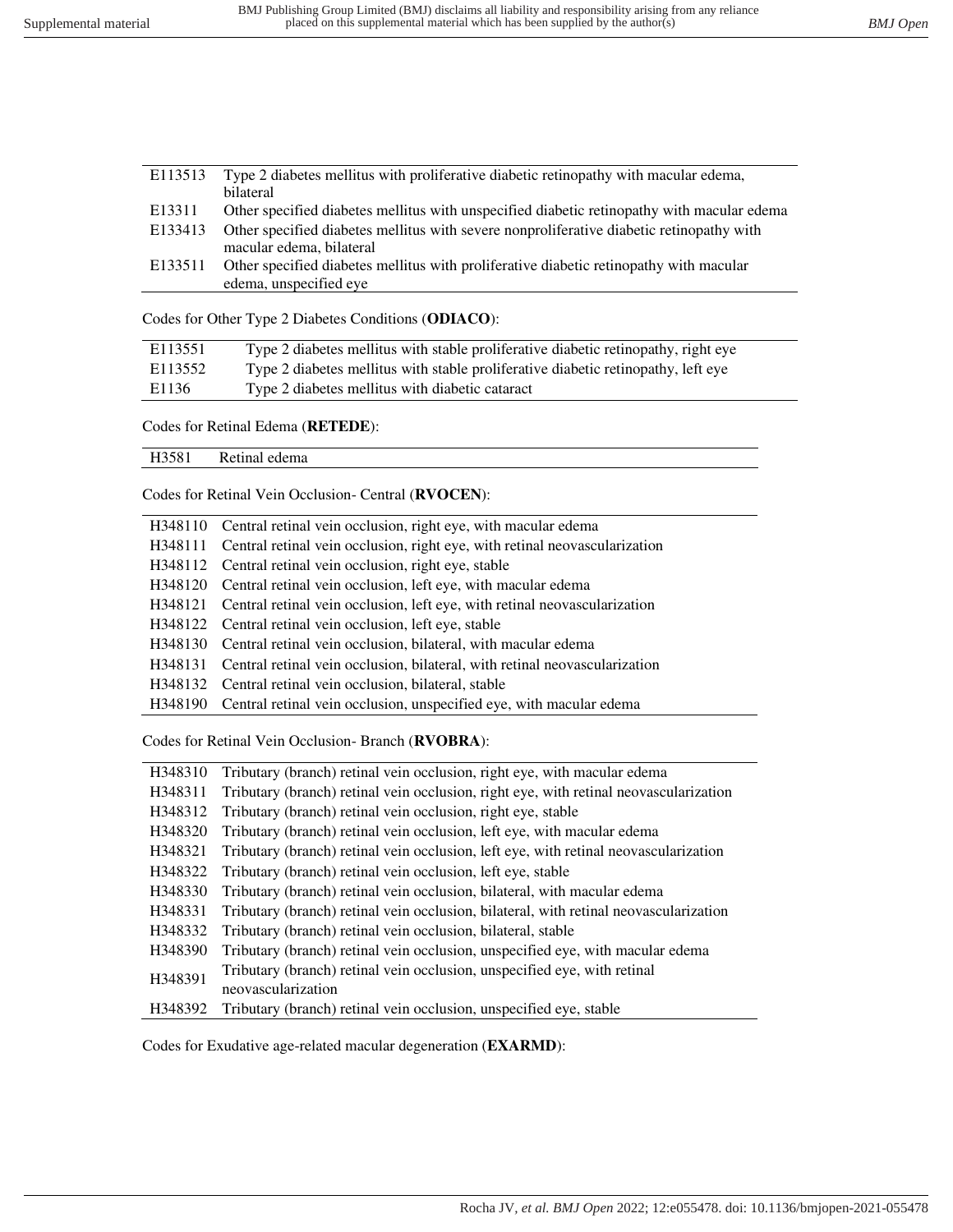| H35321  | Exudative age-related macular degeneration, right eye                                                |
|---------|------------------------------------------------------------------------------------------------------|
| H353210 | Exudative age-related macular degeneration, right eye, stage unspecified                             |
| H353211 | Exudative age-related macular degeneration, right eye, with active choroidal<br>neovascularization   |
| H353212 | Exudative age-related macular degeneration, right eye, with inactive choroidal<br>neovascularization |
| H353213 | Exudative age-related macular degeneration, right eye, with inactive scar                            |
| H353220 | Exudative age-related macular degeneration, left eye, stage unspecified                              |
| H353221 | Exudative age-related macular degeneration, left eye, with active choroidal<br>neovascularization    |
| H353222 | Exudative age-related macular degeneration, left eye, with inactive choroidal<br>neovascularization  |
| H353230 | Exudative age-related macular degeneration, bilateral, stage unspecified                             |
| H353231 | Exudative age-related macular degeneration, bilateral, with active choroidal<br>neovascularization   |
| H353232 | Exudative age-related macular degeneration, bilateral, with inactive choroidal<br>neovascularization |
| H353290 | Exudative age-related macular degeneration, unspecified, stage unspecified                           |
| H353291 | Exudative age-related macular degeneration, unspecified, with active choroidal<br>neovascularization |

Codes for Macular puckering (**MACPUC**):

| H35371 Puckering of Macula, right eye       |
|---------------------------------------------|
| H35372 Puckering of Macula, left eye        |
| H35379 Puckering of Macula, unspecified eye |
|                                             |

Codes for Retinal neovascularization or Myopia (**RNVMYO**):

| H35051 | Retinal neovascularization, unspecified, right eye               |
|--------|------------------------------------------------------------------|
| H35052 | Retinal neovascularization, unspecified, left eye                |
| H35053 | Retinal neovascularization, unspecified, bilateral               |
| H35059 | Retinal neovascularization, unspecified, unspecified eye         |
| H3533  | Angioid streaks of macula                                        |
| H4421  | Degenerative myopia, right eye                                   |
| H4422  | Degenerative myopia, left eye                                    |
| H442A1 | Degenerative myopia with choroidal neovascularization, right eye |
| H442A2 | Degenerative myopia with choroidal neovascularization, left eye  |

Codes for Other Diagnosis for Macular Degeneration (**ODMADE**):

| H3530  | Unspecified macular degeneration              |
|--------|-----------------------------------------------|
| H35351 | Cystoid macular degeneration, right eye       |
|        | H35352 Cystoid macular degeneration, left eye |

#### Codes for Other Relevant Conditions (**OTRECO**):

| H2511             | Age-related nuclear cataract, right eye |
|-------------------|-----------------------------------------|
| H <sub>2512</sub> | Age-related nuclear cataract, left eye  |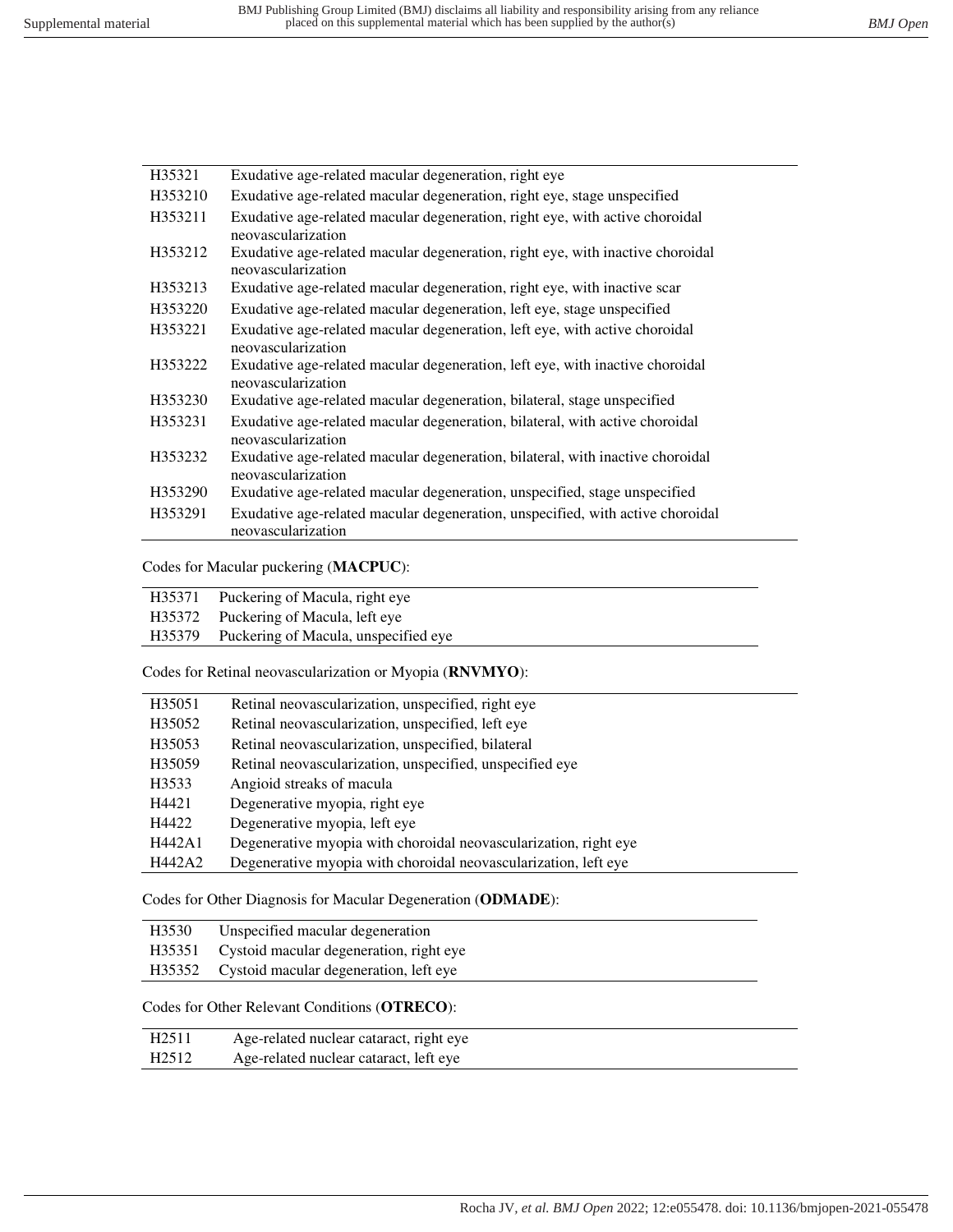| H <sub>25811</sub> | Combined forms of age-related cataract, right eye            |  |  |  |
|--------------------|--------------------------------------------------------------|--|--|--|
| H <sub>25812</sub> | Combined forms of age-related cataract, left eye             |  |  |  |
| H <sub>259</sub>   | Unspecified age-related cataract                             |  |  |  |
| H <sub>269</sub>   | Unspecified cataract                                         |  |  |  |
| H318               | Other specified disorders of choroid                         |  |  |  |
| H33001             | Unspecified retinal detachment with retinal break, right eye |  |  |  |
| H33002             | Unspecified retinal detachment with retinal break, left eye  |  |  |  |
| H33011             | Retinal detachment with single break, right eye              |  |  |  |
| H33012             | Retinal detachment with single break, left eye               |  |  |  |
| H33021             | Retinal detachment with multiple breaks, right eye           |  |  |  |
| H33022             | Retinal detachment with multiple breaks, left eye            |  |  |  |
| H33031             | Retinal detachment with giant retinal tear, right eye        |  |  |  |
| H33032             | Retinal detachment with giant retinal tear, left eye         |  |  |  |
| H33051             | Total retinal detachment, right eye                          |  |  |  |
| H33052             | Total retinal detachment, left eye                           |  |  |  |
| H3321              | Serous retinal detachment, right eye                         |  |  |  |
| H3322              | Serous retinal detachment, left eye                          |  |  |  |
| H3500              | Unspecified background retinopathy                           |  |  |  |
| H35021             | Exudative retinopathy, right eye                             |  |  |  |
| H35022             | Exudative retinopathy, left eye                              |  |  |  |
| H35712             | Central serous chorioretinopathy, left eye                   |  |  |  |
| H3589              | Other specified retinal disorders                            |  |  |  |
| H4089              | Other specified glaucoma                                     |  |  |  |
| H409               | Unspecified glaucoma                                         |  |  |  |
| H4311              | Vitreous hemorrhage, right eye                               |  |  |  |
| H4312              | Vitreous hemorrhage, left eye                                |  |  |  |
| H59031             | Cystoid macular edema following cataract surgery, right eye  |  |  |  |
| H59032             | Cystoid macular edema following cataract surgery, left eye   |  |  |  |
|                    |                                                              |  |  |  |

Codes for Other Vascular Occlusions (**OTVAOC**):

| H3411            | Central retinal artery occlusion, right eye |
|------------------|---------------------------------------------|
| H3412            | Central retinal artery occlusion, left eye  |
| H <sub>349</sub> | Unspecified retinal vascular occlusion      |

Codes for Atrophic Macular Degeneration (**ATMADE**):

| H353110 | Nonexudative age-related macular degeneration, right eye, stage unspecified         |
|---------|-------------------------------------------------------------------------------------|
| H353111 | Nonexudative age-related macular degeneration, right eye, early dry stage           |
| H353112 | Nonexudative age-related macular degeneration, right eye, intermediary dry stage    |
| H353113 | Nonexudative age-related macular degeneration, right eye, advanced atrophic without |
|         | subfoveal involvement                                                               |
| H353120 | Nonexudative age-related macular degeneration, left eye, stage unspecified          |
| H353121 | Nonexudative age-related macular degeneration, left eye, early dry stage            |
| H353122 | Nonexudative age-related macular degeneration, left eye, intermediary dry stage     |
|         |                                                                                     |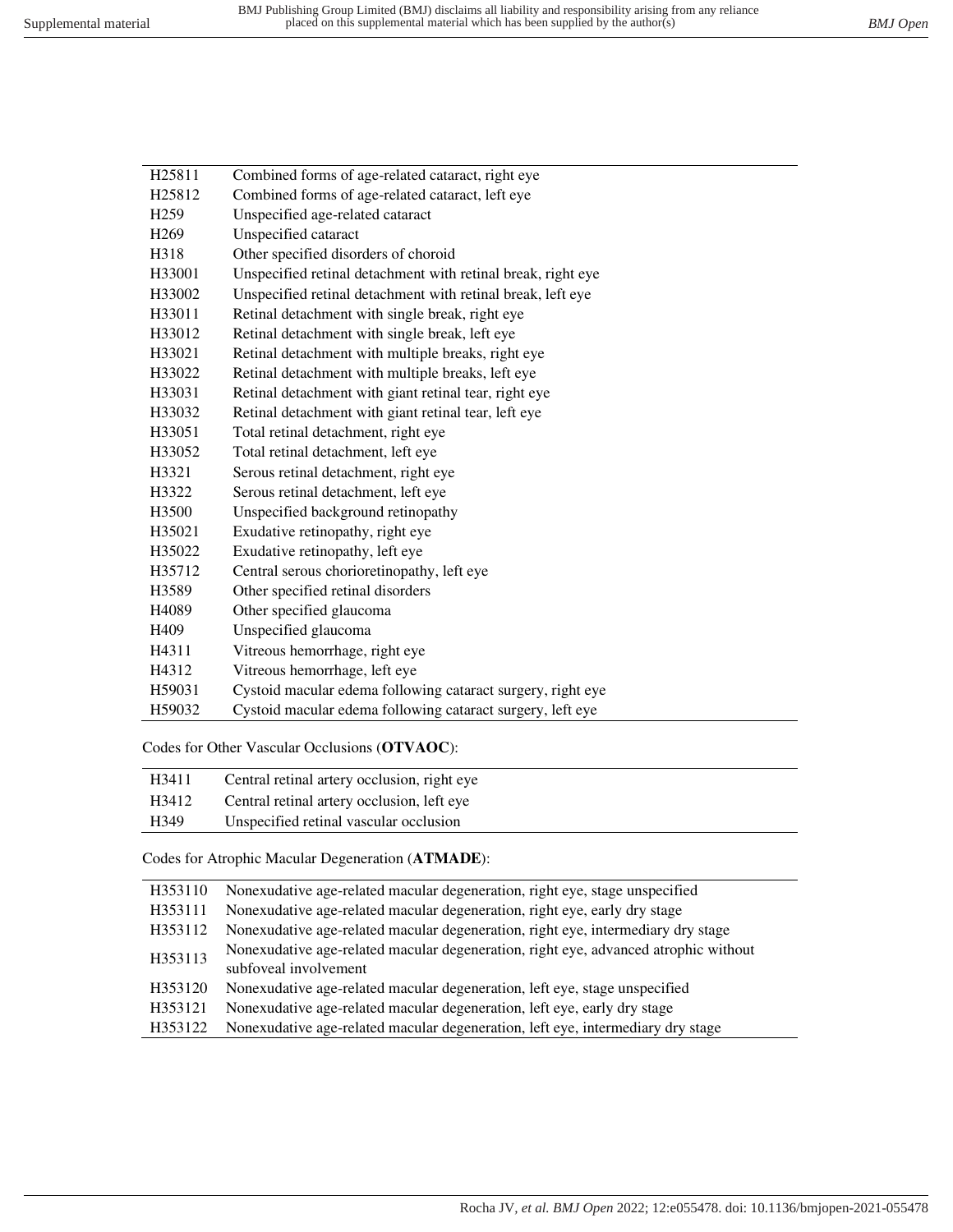| H353123 | Nonexudative age-related macular degeneration, left eye, advanced atrophic without |
|---------|------------------------------------------------------------------------------------|
|         | subfoveal involvement                                                              |
| H353130 | Nonexudative age-related macular degeneration, bilateral, stage unspecified        |
| H353132 | Nonexudative age-related macular degeneration, bilateral, intermediary dry stage   |
| H353190 | Nonexudative age-related macular degeneration, unspecified eye, stage unspecified  |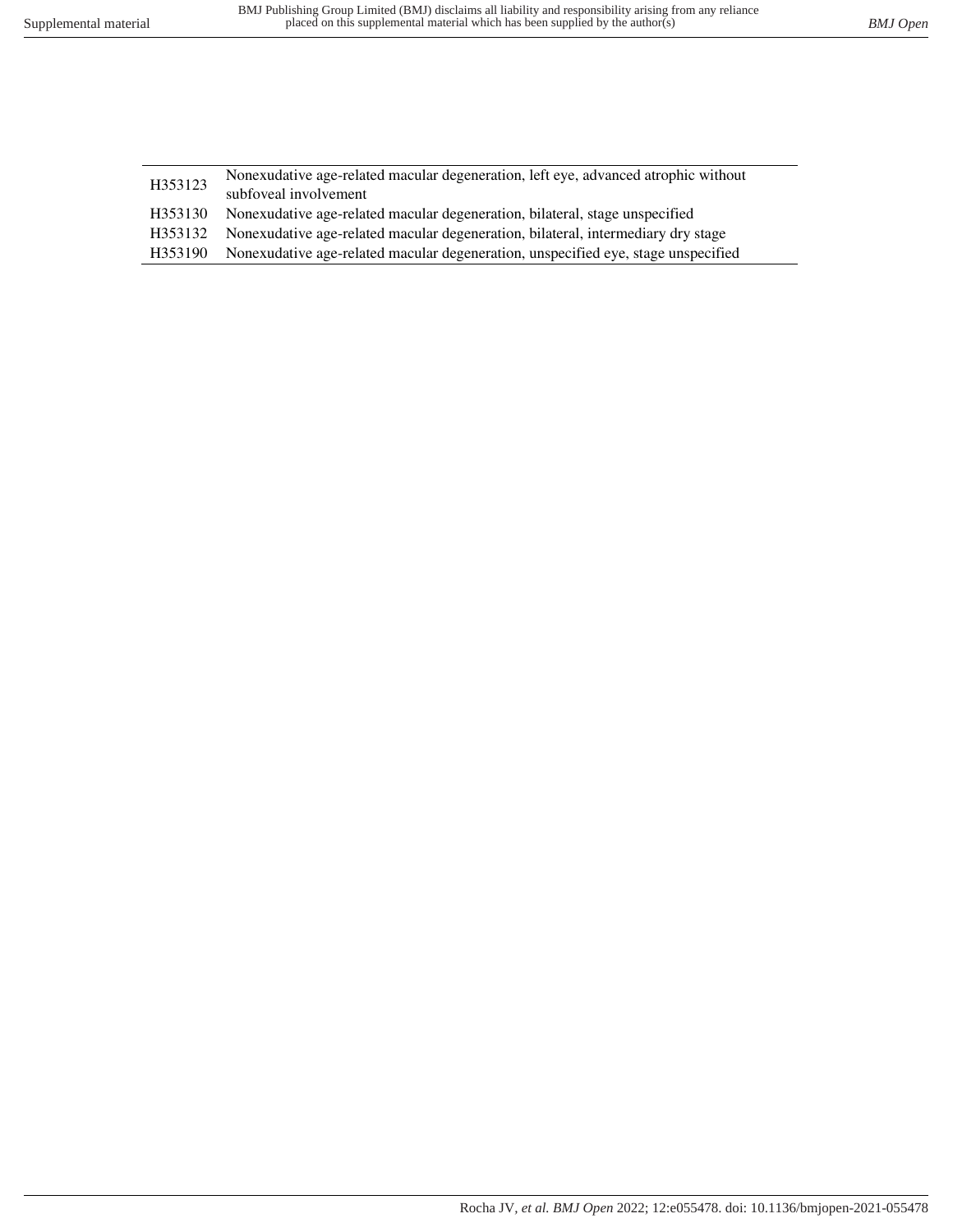## **Appendix 2**

Organizational level of the hospital's ophthalmology departments. Minimal requirements, as defined by the National Network of hospital specialties and referral for Ophthalmology [1]

Group I:

- Health care: refraction test and consultations (general and diabetes)
- Minimum number of inhabitants in the area of direct influence: 75,000
- Working hours: 8 am to 8 pm
- Minimum equipment required: refraction with slit lamp and keratometer, biometer, ultrasound, campimeter, optical coherence tomography (OCT), angiograph / retinograph, YAG laser, Argon laser or similar, operating microscope, phacoemulsifier
- Minimum of Ophthalmologist specialists: 5

Group II:

- Health care: all ophthalmic health care with the exception of pediatric oncology, transplantation, glaucoma and cataracts, retinopathy of prematurity, rare diseases
- Daytime medical and surgical urgency: 12h/day; 7 days/week
- Minimum of Ophthalmologist specialists: 12
- Maximum of ophthalmologists: to be defined according to the population to be served;
- Minimum equipment required: in addition to equipment required for hospitals in Group I, vitrectomy device with endolaser, specular microscope and corneal topograph.

Group III:

- Health care responsible for all ophthalmic health care, excluding those related to Reference Centers (approved or to be approved)
- Multipurpose emergency: 2 ophthalmologists in physical presence 24h/day; 7 days/week.
- Minimum equipment required: in addition to equipment required for hospitals in Group II, Retcam and portable electrophysiology
- **Source:** [1] Serviço Nacional de Saúde. Rede nacional de especialidade hospitalar e de referenciação de oftalmologia [Internet]. 2016. Available from: https://www.sns.gov.pt/wpcontent/uploads/2016/05/Proposta-RNEHR-Oftalmologia-2016-ACSS-1\_VFinal.pdf